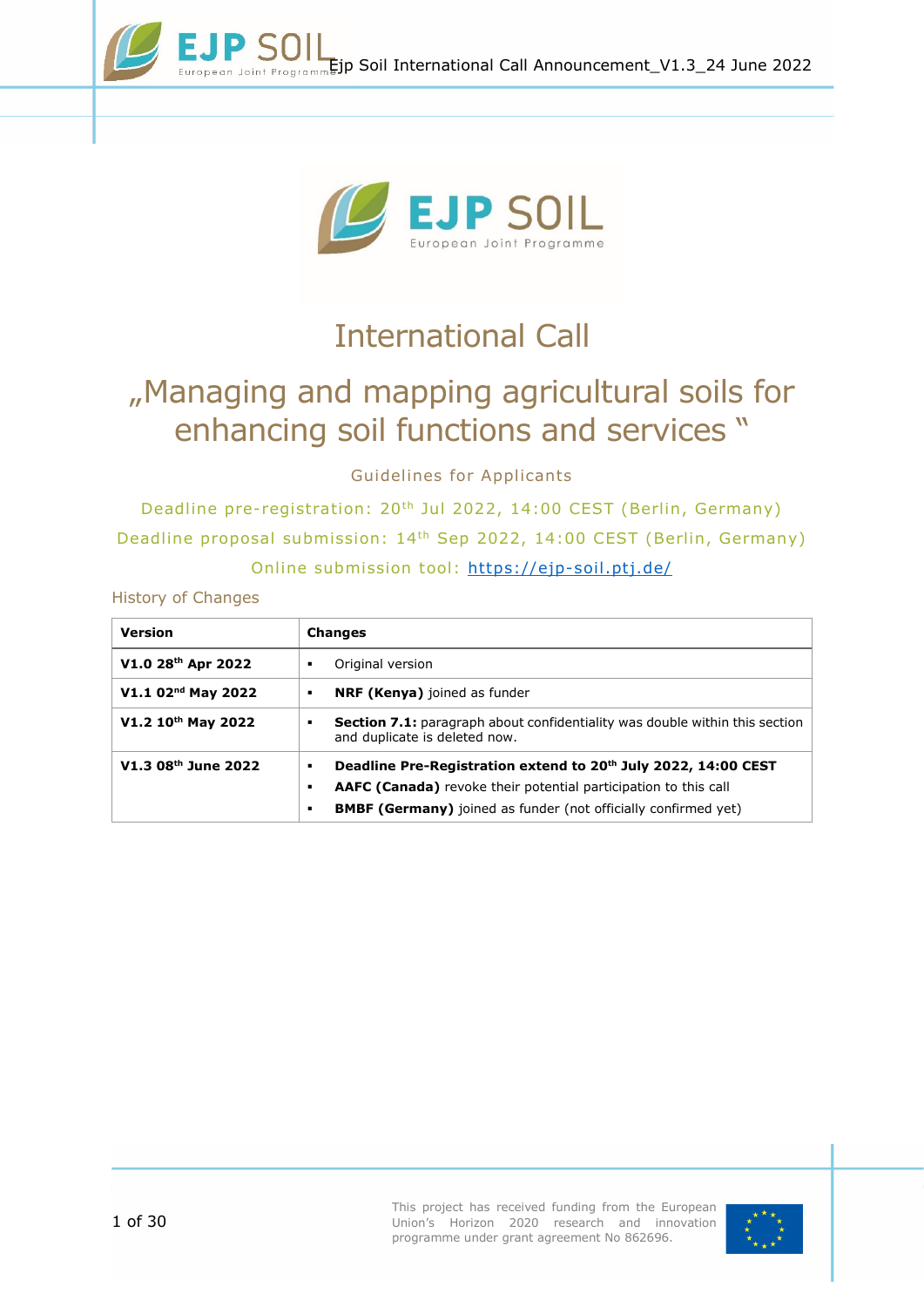### Table of Content

| $\mathbf{1}$ |         |                                                                             |  |  |  |  |  |
|--------------|---------|-----------------------------------------------------------------------------|--|--|--|--|--|
| 2            |         |                                                                             |  |  |  |  |  |
| 3            |         |                                                                             |  |  |  |  |  |
| 4            |         |                                                                             |  |  |  |  |  |
| 5            |         |                                                                             |  |  |  |  |  |
| 5.1          |         |                                                                             |  |  |  |  |  |
| 5.2          |         |                                                                             |  |  |  |  |  |
| 5.3          |         |                                                                             |  |  |  |  |  |
| 5.4          |         |                                                                             |  |  |  |  |  |
| 5.5          |         |                                                                             |  |  |  |  |  |
| 5.6          |         |                                                                             |  |  |  |  |  |
| 6            |         |                                                                             |  |  |  |  |  |
| 6.1          |         |                                                                             |  |  |  |  |  |
| 6.2          |         |                                                                             |  |  |  |  |  |
| 6.3          |         |                                                                             |  |  |  |  |  |
| 6.4          |         |                                                                             |  |  |  |  |  |
| 7            |         |                                                                             |  |  |  |  |  |
| 7.1          |         |                                                                             |  |  |  |  |  |
| 7.2          |         |                                                                             |  |  |  |  |  |
| 7.2.1        |         |                                                                             |  |  |  |  |  |
| 7.2.2        |         |                                                                             |  |  |  |  |  |
| 7.3          |         |                                                                             |  |  |  |  |  |
| 8            |         |                                                                             |  |  |  |  |  |
| 9            |         |                                                                             |  |  |  |  |  |
| 9.1          |         |                                                                             |  |  |  |  |  |
| 9.2          |         |                                                                             |  |  |  |  |  |
| 9.3          |         |                                                                             |  |  |  |  |  |
| 9.4          |         |                                                                             |  |  |  |  |  |
| 9.5          |         |                                                                             |  |  |  |  |  |
| Annex A      |         | (National) Contact Points (CP) of each Funder and indicative call budget 20 |  |  |  |  |  |
| Annex B      |         |                                                                             |  |  |  |  |  |
|              | Annex C |                                                                             |  |  |  |  |  |
| Annex D      |         |                                                                             |  |  |  |  |  |
| Annex E      |         |                                                                             |  |  |  |  |  |
| Annex F      |         |                                                                             |  |  |  |  |  |
| Annex G      |         |                                                                             |  |  |  |  |  |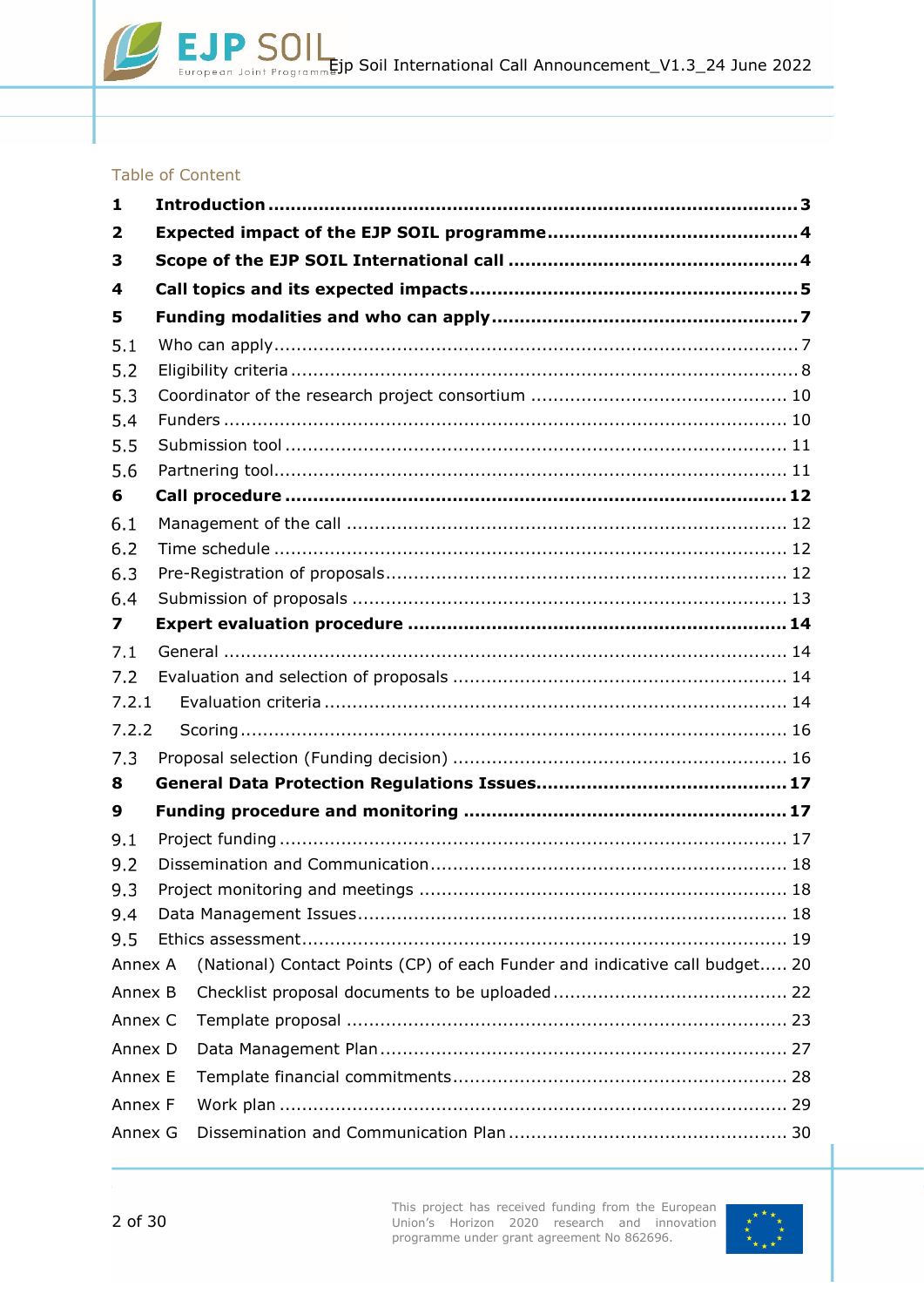### Definitions and Tasks

| Call office                               | The call office is responsible for administrative support regarding the Call,<br>Call documents and procedures, submission tool and webinar.                                                                                                                                                                                                                                               |  |  |  |  |
|-------------------------------------------|--------------------------------------------------------------------------------------------------------------------------------------------------------------------------------------------------------------------------------------------------------------------------------------------------------------------------------------------------------------------------------------------|--|--|--|--|
| External Call Board of Funders<br>(EXCBF) | The EXCBF is the decision-making body of this call and consists of<br>representatives of all Funders giving funding to the EJP SOIL<br>International Call. The EXCBF will have the final decision on the selection<br>of projects based on the ranking list provided by the IEP and availability<br>of funds.                                                                              |  |  |  |  |
| <b>Funders</b>                            | Funders are organisations who give funding to the call.                                                                                                                                                                                                                                                                                                                                    |  |  |  |  |
| Independent observer                      | An independent observer will overlook the entire Call process from launch<br>to evaluation and selection of the research projects.                                                                                                                                                                                                                                                         |  |  |  |  |
| International Expert Panel (IEP)          | The IEP consist of international experts in the fields of the topics of the<br>EJP SOIL International Call. Members of the IEP will evaluate each<br>proposal according to the evaluation guidelines (see also chapter 7 of this<br>document). During the IEP meeting, the IEP will generate a ranked list<br>of proposals recommended for funding which will be provided to the<br>EXCBF. |  |  |  |  |
| Call                                      | EJP SOIL International Call                                                                                                                                                                                                                                                                                                                                                                |  |  |  |  |

# <span id="page-2-0"></span>**1 Introduction**

The European Joint Programme (EJP) SOIL started in February 2020, to create an integrated framework for agricultural soil research in Europe to enhance capacity, capability and knowledge in the area of soil research. Thus allowing all participant countries equal opportunities to contribute to policy and societal targets for soil. It aims to overcome current fragmentation in research and to unleash the potential of agricultural soils to contribute to climate change adaptation and mitigation of GHG emission released by agriculture to contribute to carbon neutral production. In parallel, research will be conducted to preserve or even enhance soils performance in relation to these and other agricultural (plant productivity and health) and environmental functions (potable water, air, biodiversity). Furthermore, EJP SOIL works towards a sustainable European integrated research system on agricultural soils to develop and deploy a reference framework on climate smart sustainable agricultural soil management (see also section [2](#page-3-0) for expected impacts).

One task in the EJP SOIL programme is the development of a roadmap, which functions as a strategic research agenda and describes the targeted vision of EJP SOIL. Six main objectives have been identified in order to address the targeted vision of EJP SOIL: i) Sustainable agricultural production, ii) Carbon sequestration, iii) Healthy Soils, iv) Land and Soil restoration, v) Biodiversity and vi) Ecosystem services including to enhance understanding of their linkages. With the help of the roadmap, an implementation plan has been created which engages and commits Member States and stakeholders across Europe to join forces in the relevant research areas.

Within the roadmap, research activities have been identified and outlined which would benefit and enhance the impact of EJP SOIL activities by widening the research and hence participation to funder organisations outside the EJP SOIL consortium. This will be realized by opening external calls to European and international participation.

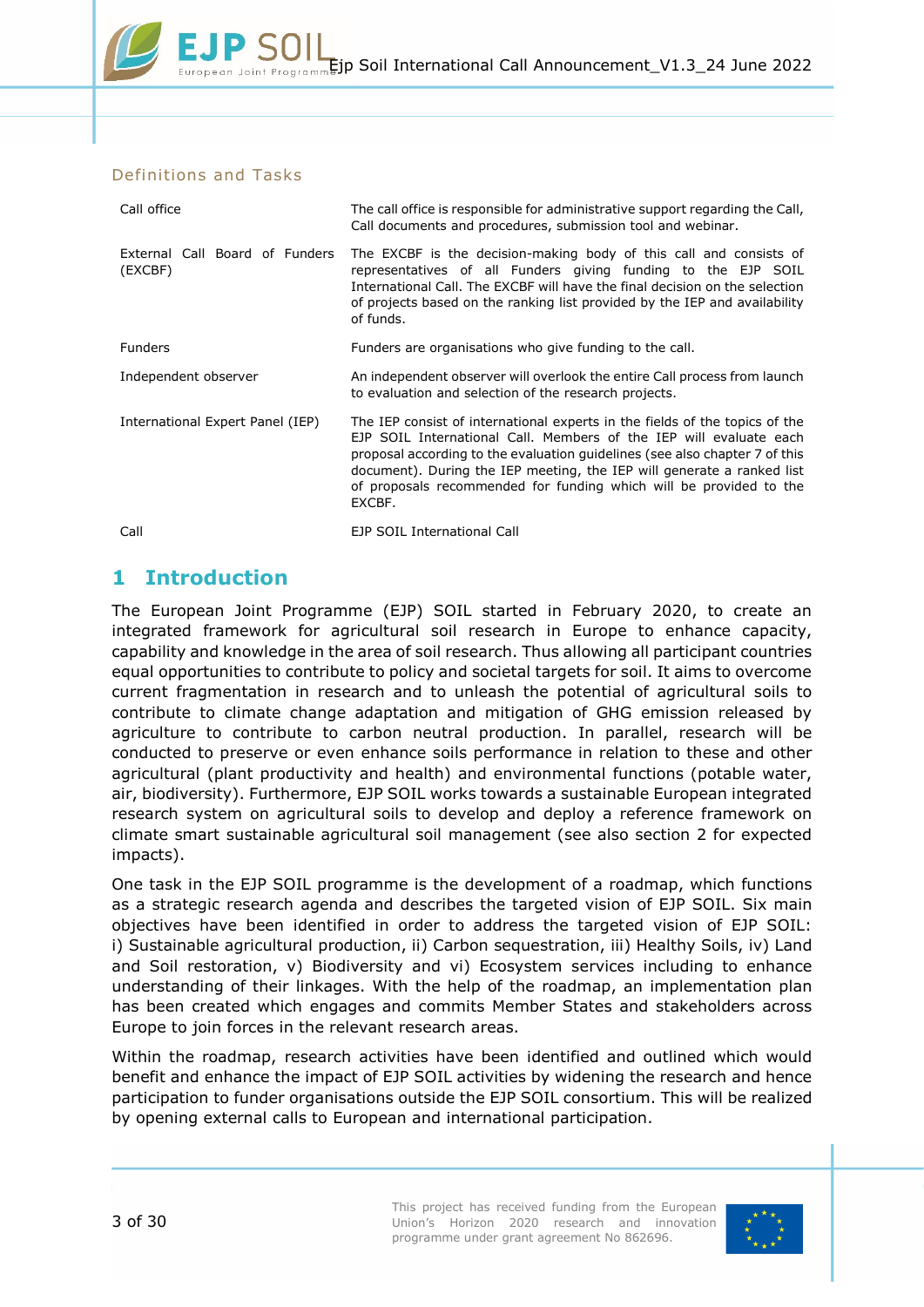

# <span id="page-3-0"></span>**2 Expected impact of the EJP SOIL programme**

Proposals shall address expected impacts described within each topic as well as to at least one of the expected impacts defined within the EJP SOIL programme:

- 1) Fostering understanding of soil management and its influence on climate change mitigation and adaptation, sustainable agricultural production and environment.
- 2) Understanding how soil-carbon sequestration can contribute to climate change mitigation at the regional level and accounting for carbon.
- 3) Strengthening scientific capacities and cooperation across Europe including training young soil scientists.
- 4) Supporting harmonized European soil information, including for international reporting.
- 5) Fostering the uptake of soil management practices conducive to climate change adaptation and mitigation.
- 6) Develop and demonstrate region- and context-specific fertilization practices (soil, water and pedoclimatic conditions).

# <span id="page-3-1"></span>**3 Scope of the EJP SOIL International call**

The overall objective of this call is to foster farm management practices, which contribute to climate change mitigation and adaption. To achieve this aim, three main directions shall be taken into consideration and are subject to this call: A) Soil restoration practices and management, B) Managing soils in the context of climate change and C) Research and development of innovative methods and sensing technologies to provide an integrated monitoring and mapping of farm management practices.

Most of the land surface has been dedicated to very few crops (cereals), with the consequence of the current loss of biodiversity land degradation and loss of inherent soil fertility and organic matter. The main goal for this call is search for solutions to harmonize conservation and restoration with production by assessing the synergistic and contrasted effects that restoration practices can have on biodiversity and ecosystem functioning.

This includes the appropriate monitoring, reporting and verification (MRV) platforms for soil organic carbon (SOC) to enhance preparedness and commitment of farmers to take farm level actions on climate change mitigation. To be effective, such farm scale monitoring of carbon sequestration and SOC management should be linked to and based on decisions and tools that allow farmers to calculate and monitor impacts of farm management not only on C but also on N and P cycling.

Furthermore, reliable and integrated information on farm management practices, vegetation characteristics and soil physical attributes is critical for a range of uses, including compliance with public policy, environmental monitoring, providing input variables for greenhouse gas emissions reporting, soil carbon modelling, amongst others.

At scale, however, high degrees of spatial and/or temporal variability implies that collecting this information through field monitoring and field measurements is often cost-

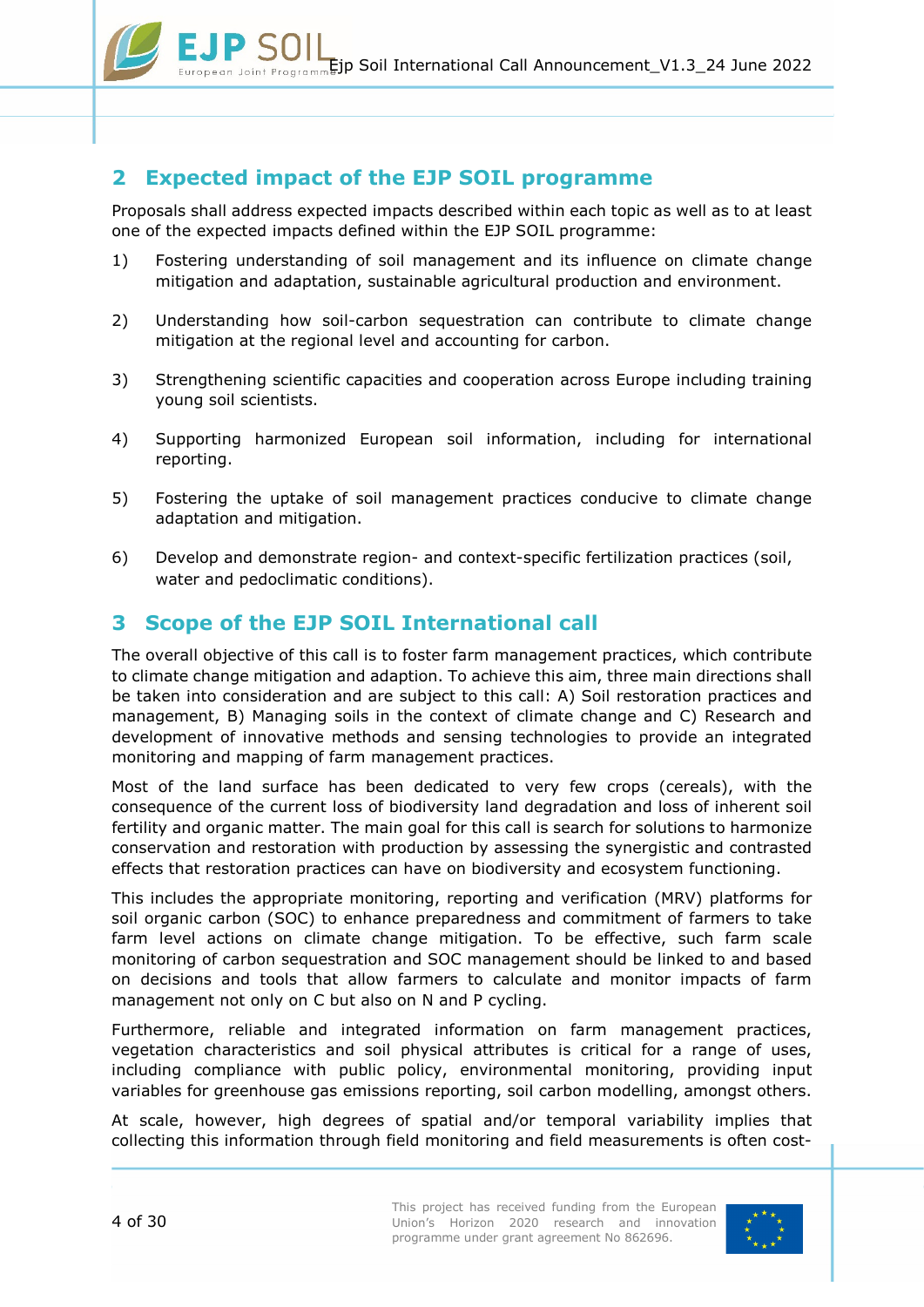

and time-prohibitive. Because of these constraints on data availability and available data may not be truly representative.

Within this call three topics have been identified which will help to solve the challenges and to fulfil the aims and objectives of this call (see section [4\)](#page-4-0).

# <span id="page-4-0"></span>**4 Call topics and its expected impacts**

Researchers can apply for one of the three topics described here. All proposals shall address the topic specific impacts as well as at least one of the expected impacts of EJP SOIL as described in section [2.](#page-3-0)

#### **Topic A:**

### **Soil restoration practices and management for alleviating land degradation, supporting agro-ecosystem function and maintaining soil organic carbon stocks.**

#### **Description**

The research proposals should focus on restoring degraded soils in agricultural and forest lands as well as assessing the potential of available solutions such as: long-term reduced soil physical disturbance, deep rooting crops, agroforestry systems, high density grazing systems and diversified landscapes. New technical knowledge in close cooperation with farmers and relevant stakeholders in line with the new greening practices are needed. In addition, to assess restoration efforts using the United Nations' (UN) Sustainable Development Goal (SDG) 15.3 target "land degradation neutrality", common tools suitable for the European context and beyond needs to be developed. This restoration approach should at the same time contribute to mitigate greenhouse-gases (GHG) emissions and, when possible, optimize soil carbon sequestration.

Soil restoration research might take into consideration the potential of nature-based solutions  $(NBS)^1$ , more technological options and their combinations for restoring degraded land and soil. This includes the qualitative and quantitative assessment of the multiple benefits of NBS in addition to novel advanced agronomic practices for diversified cropping (strip cropping, intercropping and cover crops) and site-specific soil management with the overall aim of improving soil health, productivity, sustainability and maintaining soil organic carbon sequestration. Indeed, the synergistic effect of soil practices on soil conservation and mitigation of GHG emissions should be ensured when defining the more appropriate soil management options.

#### Expected impacts

- The promotion of proven and cost-effective solutions to land and agro-ecosystem degradation scaling-out of sustainable management options supported by an appropriate enabling environment to combat land degradation, enhance productivity and livelihoods.
- Collect and synthesize knowledge on the successful and unsuccessful use of novel advanced technologies in relation to diversified cropping (e.g. strip cropping and pixel

 $<sup>1</sup>$  Solutions that are inspired and supported by nature, which are cost-effective, simultaneously provide</sup> environmental, social and economic benefits and help build resilience. Such solutions bring more, and more diverse, nature and natural features and processes into cities, landscapes and seascapes, through locally adapted, resource-efficient and systemic interventions, following description as defined here: [https://ec.europa.eu/info/research-and-innovation/research-area/environment/nature-based-solutions\\_en](https://ec.europa.eu/info/research-and-innovation/research-area/environment/nature-based-solutions_en)



-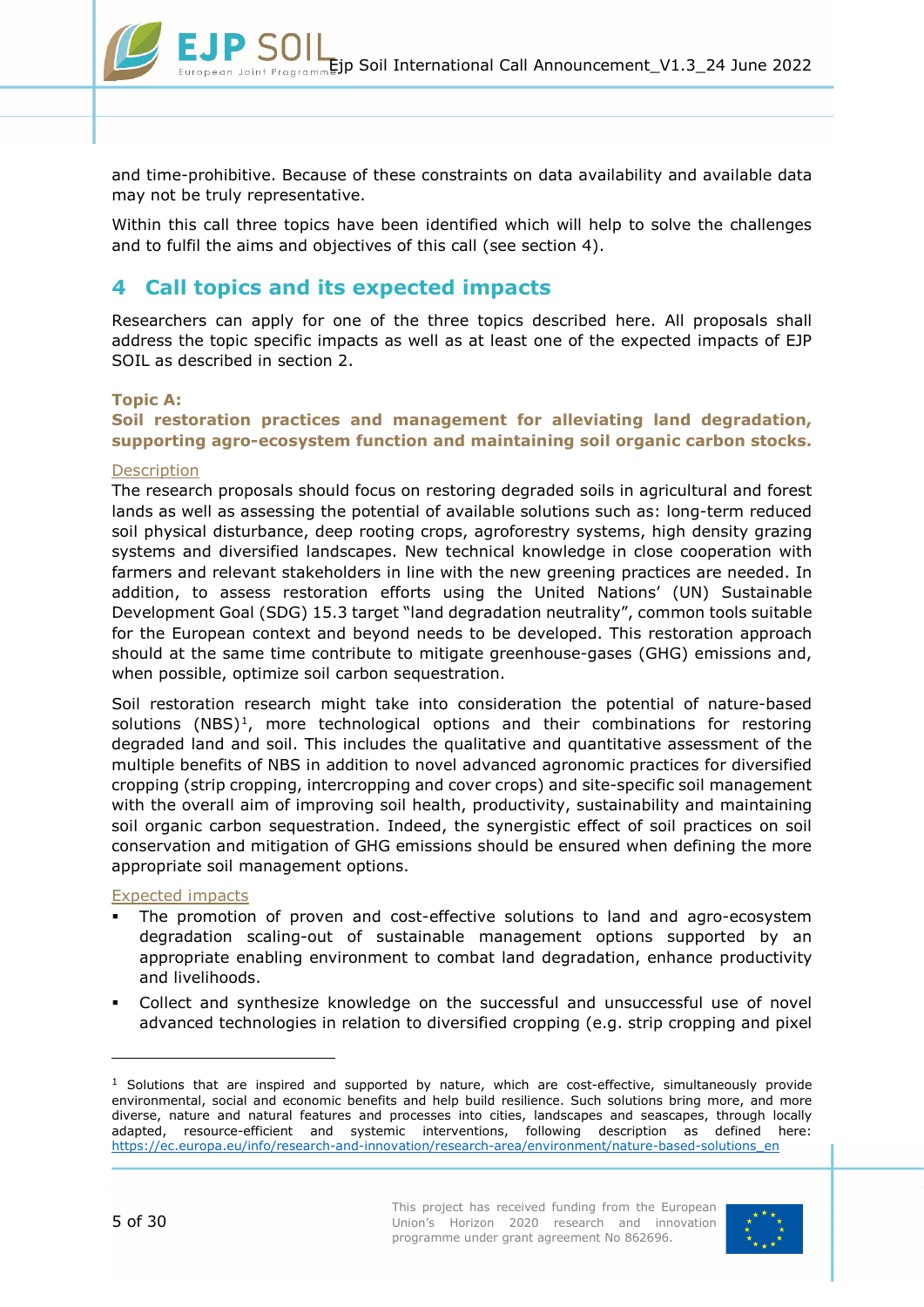farming) and site-specific soil management (tillage and traffic, fertilization, weed and pest control, irrigation).

 Evaluate the potentials and limitations of using novel advanced technologies for sustainable soil management for different pedo-climatic zones and cropping systems.

In the long-term, the successful proposals should contribute to the restoration of degraded landscapes including improving the functionality of agro-ecosystems pastures, and natural agro-ecosystems landscapes as well as contributing to more carbon neutral farming activities.

#### **Topic B:**

**Managing soils in the context of climate change: understanding impacts on C, N and P cycling and greenhouse gas emissions and removals, using data derived from LTEs and benchmark farms.**

#### **Description**

Research proposals should consider how climate change impacts (including, *inter alia,* temperature and rainfall intensity and patterns) may impact C, N and P cycling and options to manage greenhouse gas emissions and removals, without compromising yield and other environmental goals. Proposals should provide practical solutions to adjust management to achieve a positive impact on production and contribute to national and regional agricultural climate change adaptation and mitigation objectives.

For this purpose, research proposals should be informed by empirical evidence drawn from a combination of relevant and representative LTEs and benchmark farms<sup>[2](#page-5-0)</sup> with documented information on relevant parameters over the last decade, or at least be able to calculate and document changes in parameters going back at least 10 years. These sites should represent the main pedo-climatic and agricultural production systems as well as soil, crop livestock combinations.

#### Expected Impact

Parameterization and validation of models that form the core of farmer advisory systems, e.g., Cool Farm Tool, CAP2R and many more. This can help to demonstrate the effect and impact of (sequential or additive) management practices and measures in different farming systems across all relevant climate regions.

Development and of more accurate and reliable Tier 2 and Tier 3 methods for greenhouse gas emissions and removals reporting at different scales and assessing farm-level greenhouse gas balances to enhance implementation of climate action at the farm level and farmers' commitment to climate mitigation targets across the world.

Informing and improving implementation and execution of specific on farm practices and measures and/or farm level strategies to simultaneously address climate change impacts and mitigate greenhouse gases.

-

<span id="page-5-0"></span> $<sup>2</sup>$  experimental or commercial farms that engage and execute a pre-defined and agreed long-term (10-20 year)</sup> strategy using practices and measures in full farm management targeting, inter alia, enhanced soil carbon sequestration and reduced CO2 and non-CO2 emissions of greenhouse gases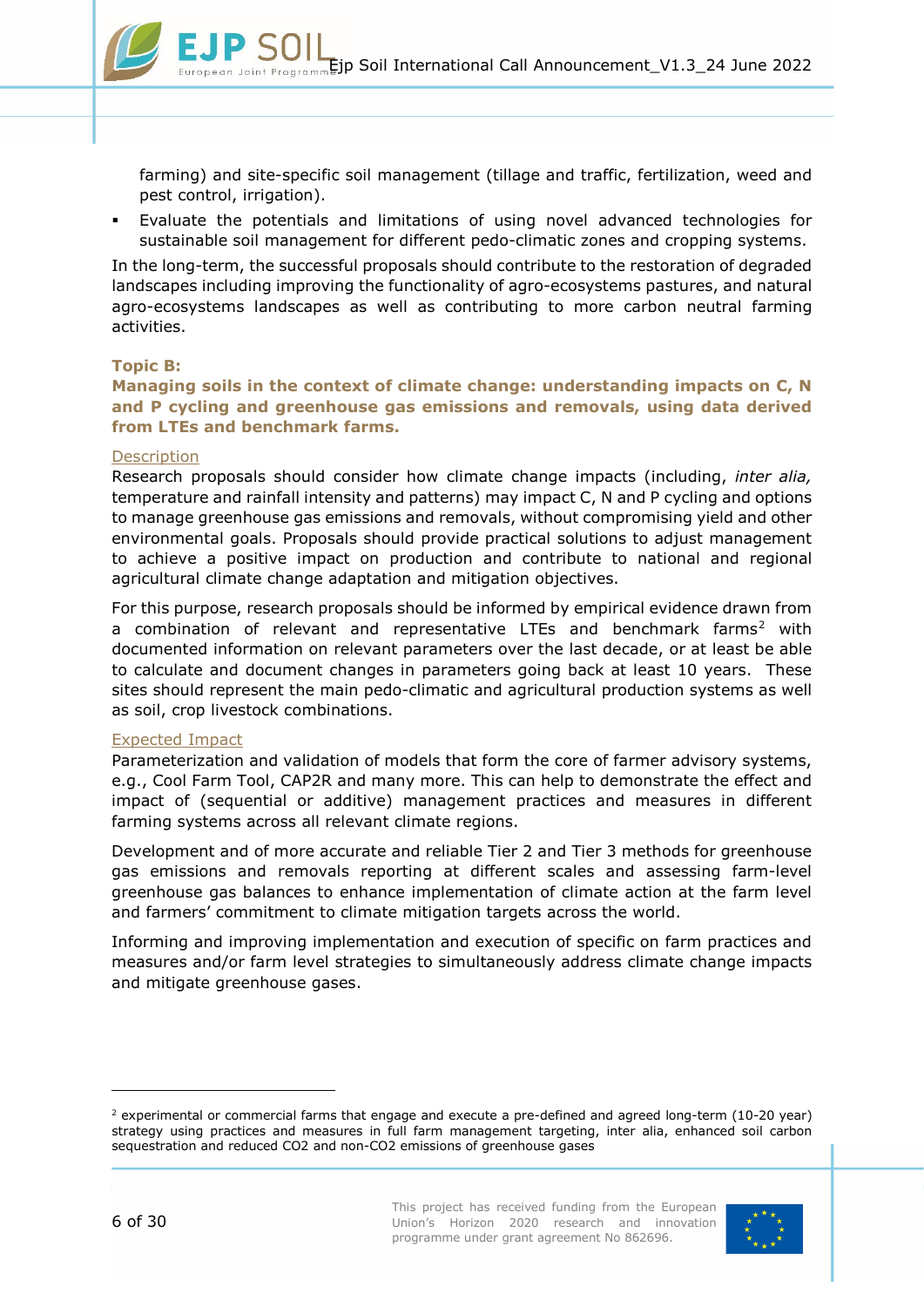

### **Topic C:**

**Research and development of innovative methods and sensing technologies to provide an integrated monitoring and mapping of farm management practices taking also into account physical attributes and vegetation characteristics relevant to SOC sequestration, soil health and degradation.**

#### **Description**

Research proposals should focus on developing, testing and validating these new remote and / or proximal sensing approaches to provide mapping and monitoring of farm management practices (e.g. including cropping systems, tillage systems, irrigation management, nutrient / fertiliser management, pasture management and land restoration practices), as well as physical attributes relevant to SOC sequestration, soil health and degradation, etc. Such approaches should be validated in different land uses, soil types and climatic zones and should be transparent with regards to their accuracy and precision.

#### Expected impact

Publicly available, broadly applicable, low-cost and reliable approaches to map and monitor farm management, vegetation characteristics and soil physical attributes will facilitate improved public policy, improved measurement, reporting and verification (MRV) systems for agricultural greenhouse gases, removals and other ecosystem services, development and provision of tools to support decision making of land managers, farmers, and other actors of the food system (monitoring as a base for the development of the carbon markets) and assist with monitoring compliance with regulations.

# <span id="page-6-0"></span>**5 Funding modalities and who can apply**

Funders from the following countries will provide funds for this Call: Argentina, Brazil, Estonia, Finland, France, Germany<sup>3</sup>, Hungary, Ireland, Italy, Kenya, Lithuania, Norway, New Zealand, Poland, Spain, Switzerland and Uruguay. Furthermore, the Funder GRA[4](#page-6-3) will provide funds to organisations from the following countries<sup>5</sup>: Argentina, Bangladesh, Benin, Bolivia, Brazil, Cameroon, Chile, China, Colombia, Costa Rica, Cote d'Ivoire, Cuba, Democratic Republic of Congo, Dominican Republic, Ecuador, Egypt, Eswatini, Ethiopia, Ghana, Honduras, Indonesia, Kenya, Malaysia, Malawi, Mexico, Mongolia, Namibia, Nicaragua, Nigeria, Panama, Paraguay, Peru, Philippines, Republic of Korea, Samoa, Senegal, South Africa, Sri Lanka, Thailand, Tunisia, Turkey, Uganda, Uruguay, Viet Nam, Zambia and Zimbabwe. A list of all Funders can be found in [Table 1.](#page-9-2)

The funding for projects will be based on a virtual common pot instrument. This means that applicants of projects that have been selected for funding will receive the grant directly from Funder from which they sought funds, according to their terms and conditions.

#### <span id="page-6-1"></span> $5.1$ **Who can apply**

Universities and other higher education institutions, public research institutions, private non-profit organisations, and private companies as well as employees of these organisations can apply for funding, subject to individual Funders' regulations and respective individual eligibility criteria (see separate document "Funders' regulations").



-

<span id="page-6-2"></span><sup>3</sup> Not formally confirmed yet. If confirmed funding will be provided to AAFC researchers only.

<sup>4</sup> GRA: Global Research Alliance on Agricultural Greenhouse Gases

<span id="page-6-4"></span><span id="page-6-3"></span><sup>5</sup> Please check the GRA regulations for more details on countries and type of organisations.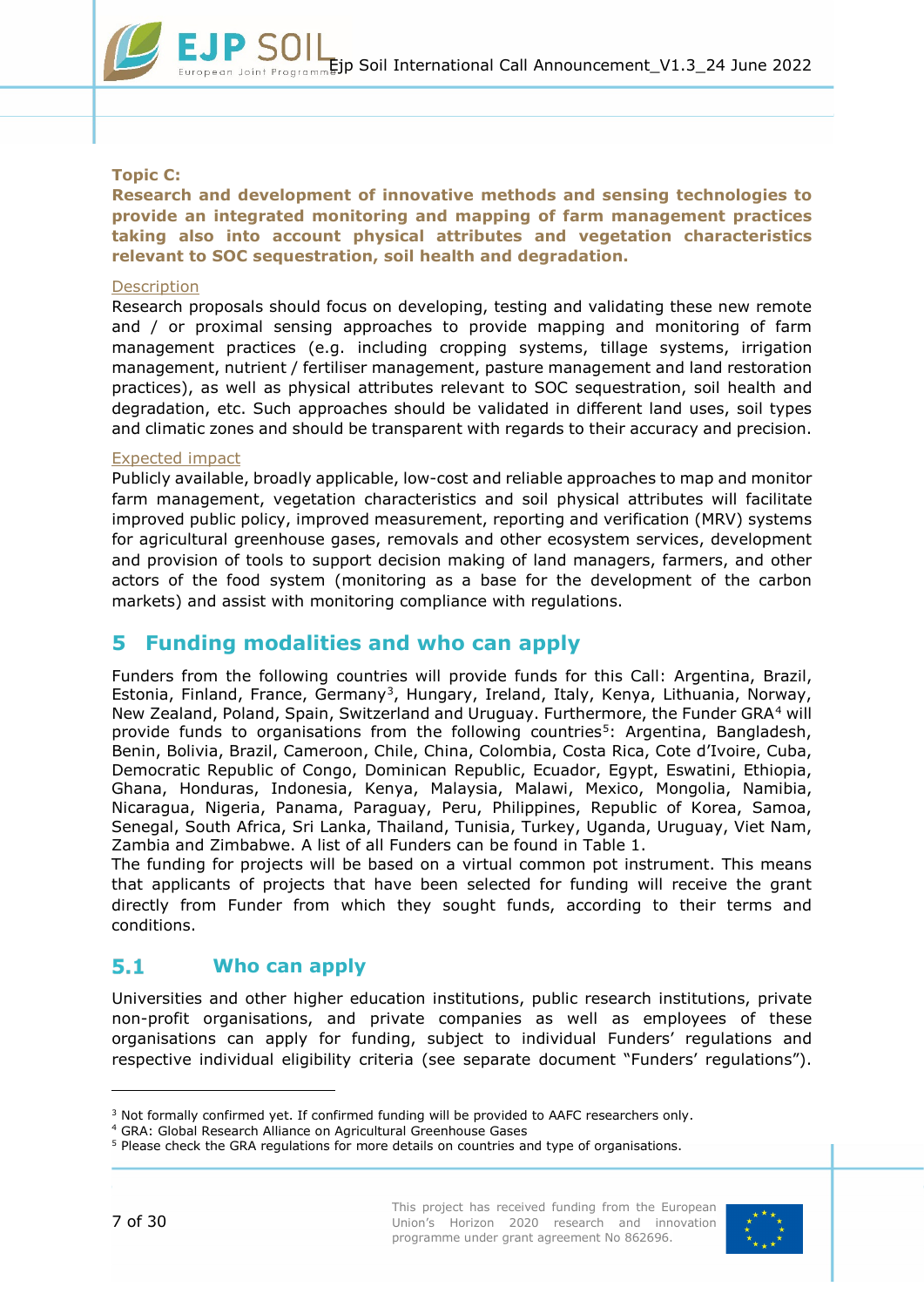

**Research consortia should consist of a minimum of three eligible partners from three different countries seeking funding from at least three different Funders** who contribute funds to the Call. The Funder from which they sought funding, according to their legal terms and conditions for project funding, will provide funding of the participating research partners. Investigators ineligible to receive funding from any of the Funders listed in [Table 1](#page-9-2) can be part of research consortia as self-funded partners if they bring in their own funding and submit an appropriate "letter of financial commitment" (see [Annex E\)](#page-27-0).

#### <span id="page-7-0"></span> $5.2$ **Eligibility criteria**

The call is conducted as a one-step-procedure but proposals are only eligible if

### **Pre-registered until the 20th July 2022, 14:00 CEST (Berlin, Germany) via the online-submission tool**.

Projects that have not been pre-registered within this time will not be considered for submission of proposals.

### **Proposals have to be submitted until the 14th of September 2022, 14:00 CEST (Berlin, Germany) via online-submission tool**.

Proposals that have not been submitted within this time will not be considered for evaluation.

### **Applicants are strongly advised to check carefully the respective individual regulations (see separate document "Funders' regulations") and where necessary contact the respective Funder before submitting a proposal (see [Annex A\)](#page-19-0).**

All proposals must fulfil the general criteria, as wells as the applicable eligibility criteria of the Funder partners of the consortia seeking funds from. If the Funder criteria differ from the general eligibility criteria, the Funder specific criteria have to be respected. General eligibility criteria are:

- Proposals must be written in English
- Proposals must be complete and in accordance with the procedure and must be submitted via the online submission tool
- **Proposals must be pre-registered by 20th July 2022 14:00 CEST via the online submission tool (see section [6.3](#page-11-3) for details)**
- **Complete proposals must be submitted 14th September 2022 14:00 CEST via the online submission tool (see section [6.4](#page-12-0) for details)**
- The minimum project duration is 24 months and the maximum is 36 months
- Consortia must include at least three eligible partners from three different countries requesting funding from at least three different Funders (EXCBF member) who contribute funds to the Call. Thus, each proposal must involve at least three partners, each based at an eligible institution in a different country participating in the call.
- Among the eligible partners, one will assume the role of coordinator

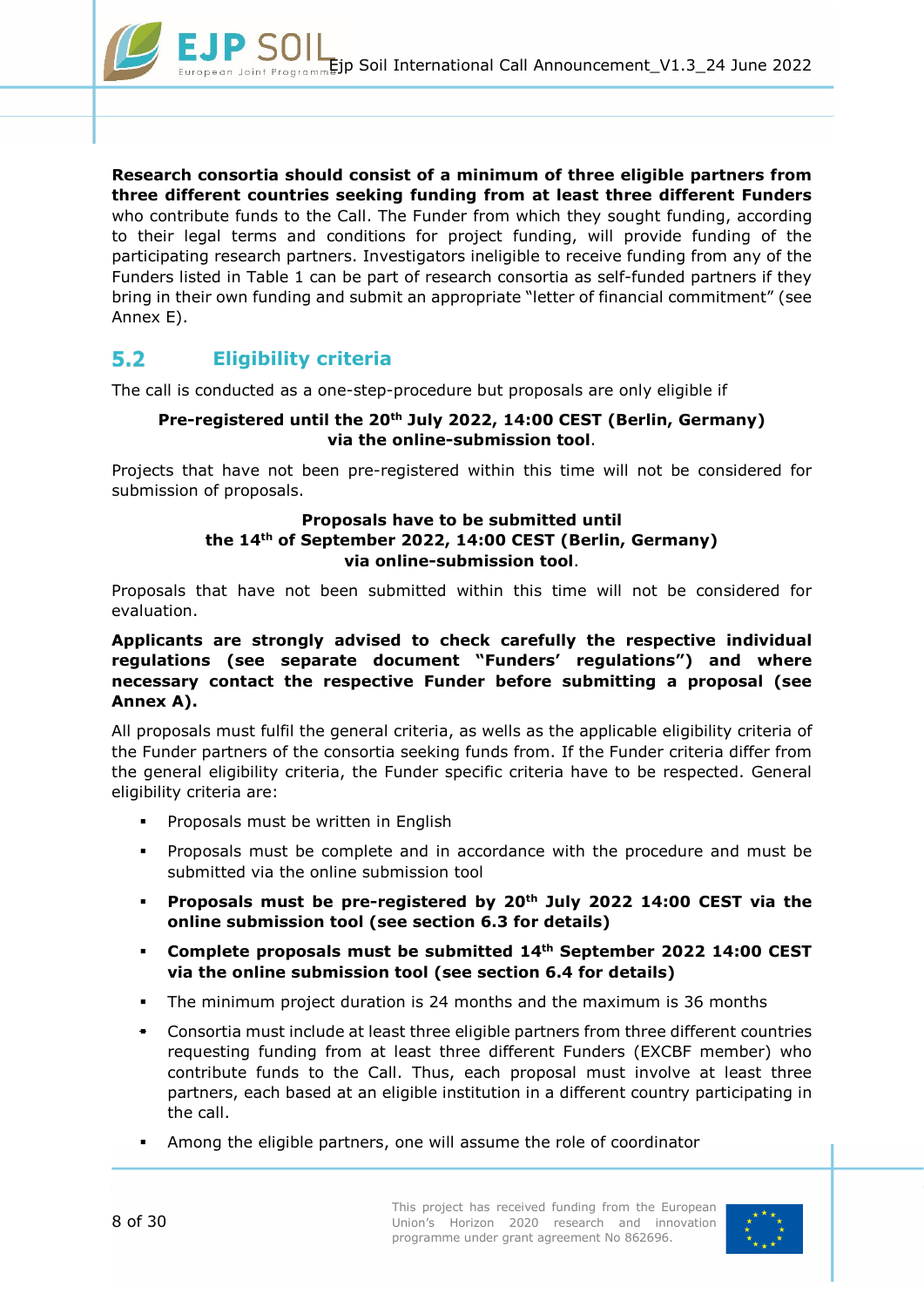- **The same person** cannot act as a coordinator for more than one proposal in this Call.
- Partners ineligible to receive funding from any of the Funders of the call are welcome to contribute to project consortia if they can secure their own expenses and hence have to submit a "letter of financial commitment" (see [Annex E\)](#page-27-0). However, these self-funded partners cannot be coordinator and their contribution should not be essential for the project's successful implementation (achieving of milestones) and they will not count towards the minimum number of partners. Same applies for partners eligible to receive funding but do not request funding from one of the Funders listed in [Table 1.](#page-9-2)
- The involvement of self-funded partners who do not seek funding from any of the Funders listed in [Table 1](#page-9-2) is additional to the 3 minimum entities.
- All partners including the self-funded partners must complete an ethics selfassessment as part of the application.

**In addition, the Funder's eligibility criteria and financial request must be respected. Further, the proposed research project must be consistent with the thematic priorities set by the Funders from which financial support is requested by the full partners of the consortium.** Eligibility and financial requirements are described in the respective document "**Funder regulations**", which is available as separate document on the submission website and in some cases can be stricter than the general eligibility criteria [\(https://ejp-soil.ptj.de/call2\)](https://ejp-soil.ptj.de/call2). The Funders may require additional documents according to their regulations. If additional documents are required, these must be submitted according to the requirements and by the deadlines stated in the document "Funder regulations".

### **Failure of one partner to meet any of the eligibility criteria, including the Funder's specific eligibility criteria will result in the rejection of the entire proposal.**

Each partner is therefore strongly recommended to consult, well in advance of submission, the (National) Contact Point (CP) of the Funder to which the funding request is addressed (see [Annex A\)](#page-19-0). Please check the individual Funders' regulation to ensure eligibility; in cases when different Funders of one country participate in the call, they may have different regulations.

After the closing date, the call office will carry out a General Call Eligibility Check of the proposals with respect to the criteria listed in this section. Proposals not meeting the minimum requirements will be rejected by the call office, following consultation with the External Call Board of Funders (EXCBF).

The members of the EXCBF will then check the proposals against their specific eligibility criteria as described in the Funders' regulations. Proposals complying with both sets of criteria (General Call Eligibility Criteria and Funders' regulations) will undergo the evaluation procedure.

The results of the General Eligibility check, the Funder specific Eligibility check will be communicated by the call office to the coordinators before the evaluation phase of the proposals.

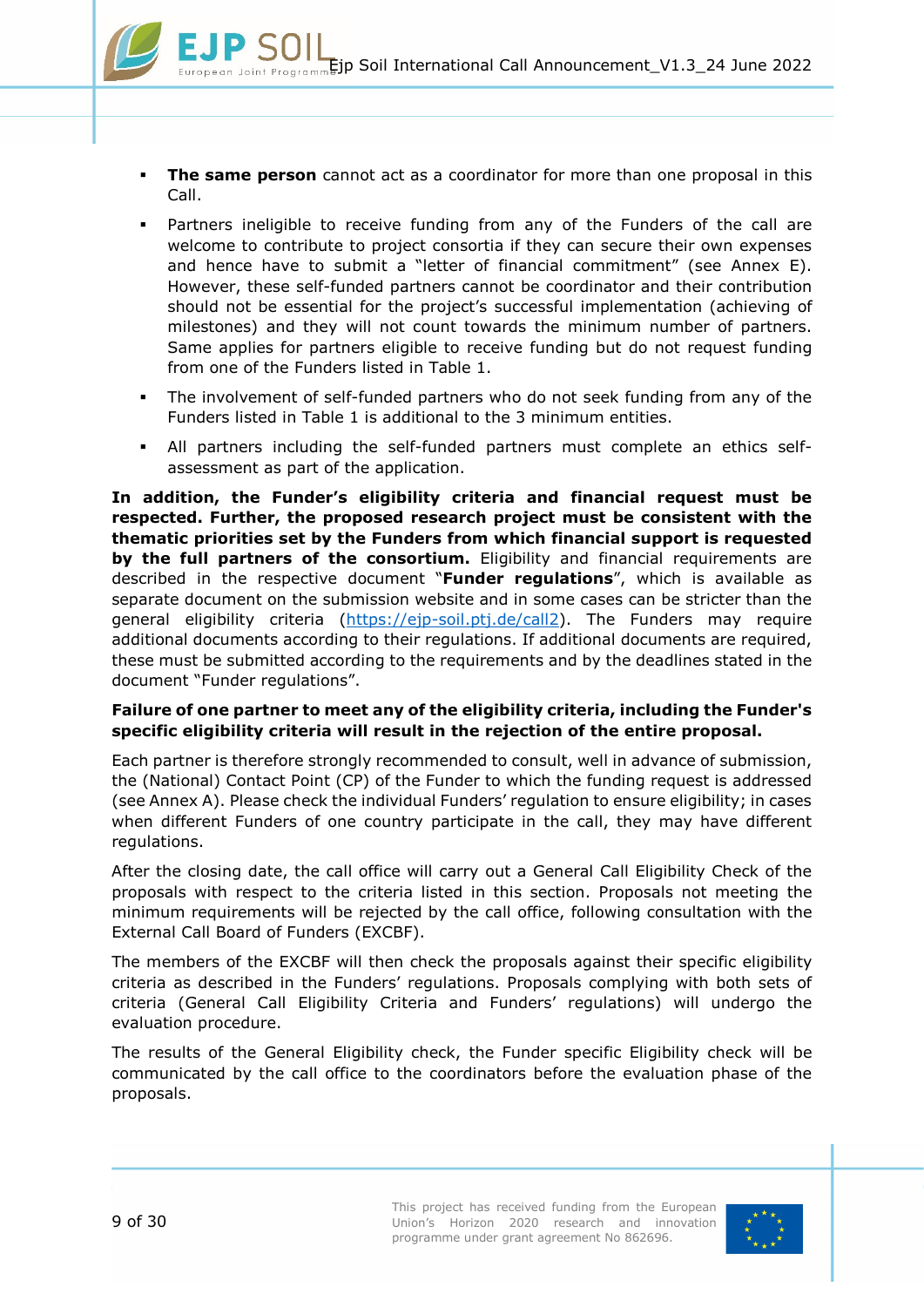

#### <span id="page-9-0"></span> $5.3$ **Coordinator of the research project consortium**

Each research project consortium needs to appoint a project coordinator. The project coordinator has the following roles and responsibilities:

- Check the individual Funders' regulations and funding modalities of all involved partners who will request funds from one of the Funders to ensure the eligibility of the project,
- Lead the consortium throughout the application procedure and be responsible for the correct Pre-registration of the proposal. The coordinator should be the one who creates an account for the proposal in the online submission tool,
- Be responsible for the overall project coordination and act as the central contact point for the consortium during the full lifespan of the research project,
- Inform the call office about any event that might affect the implementation of the project,
- Ensure that all work is carried to a high standard and meets contractually bound deliverables and milestones presented in the proposal and approved by the Funders,
- Be responsible for sharing all information provided by the call office with consortium partners,
- Be responsible for monitoring data and timely delivery of project reports,
- Ensure that the project fulfils its obligations of funded project,
- Be the central contact point for general proposal issues (outcome of preregistration, evaluation and selection)

The project coordinator will not be responsible for the financial management of project funding, which will be handled directly between the consortium members and their corresponding Funders.

**Note that the inclusion of a non-eligible partner without a letter of commitment in a proposal will result in the rejection of the entire proposal. The same applies to project partners that participate at their own expense (self-funded partners).**

#### <span id="page-9-1"></span> $5.4$ **Funders**

All Funders of this call build up the External Call Board of Funders (EXCBF) that is the decision-making body of this call. [Table 1](#page-9-2) lists all those Funders and their respective country, where applicable.

| Country | Funder                                                          |
|---------|-----------------------------------------------------------------|
|         | Global Research Alliance on Agricultural Greenhouse Gases (GRA) |
| AR.     | National Institute of Agriculture Technology (INTA)             |
| BR      | Brazilian Agricultural Research Corporation (Embrapa)           |
| CН      | Swiss National Science Foundation (SNSF)                        |
|         |                                                                 |

<span id="page-9-2"></span>**Table 1: List of Funders of the EJP SOIL International Call.**

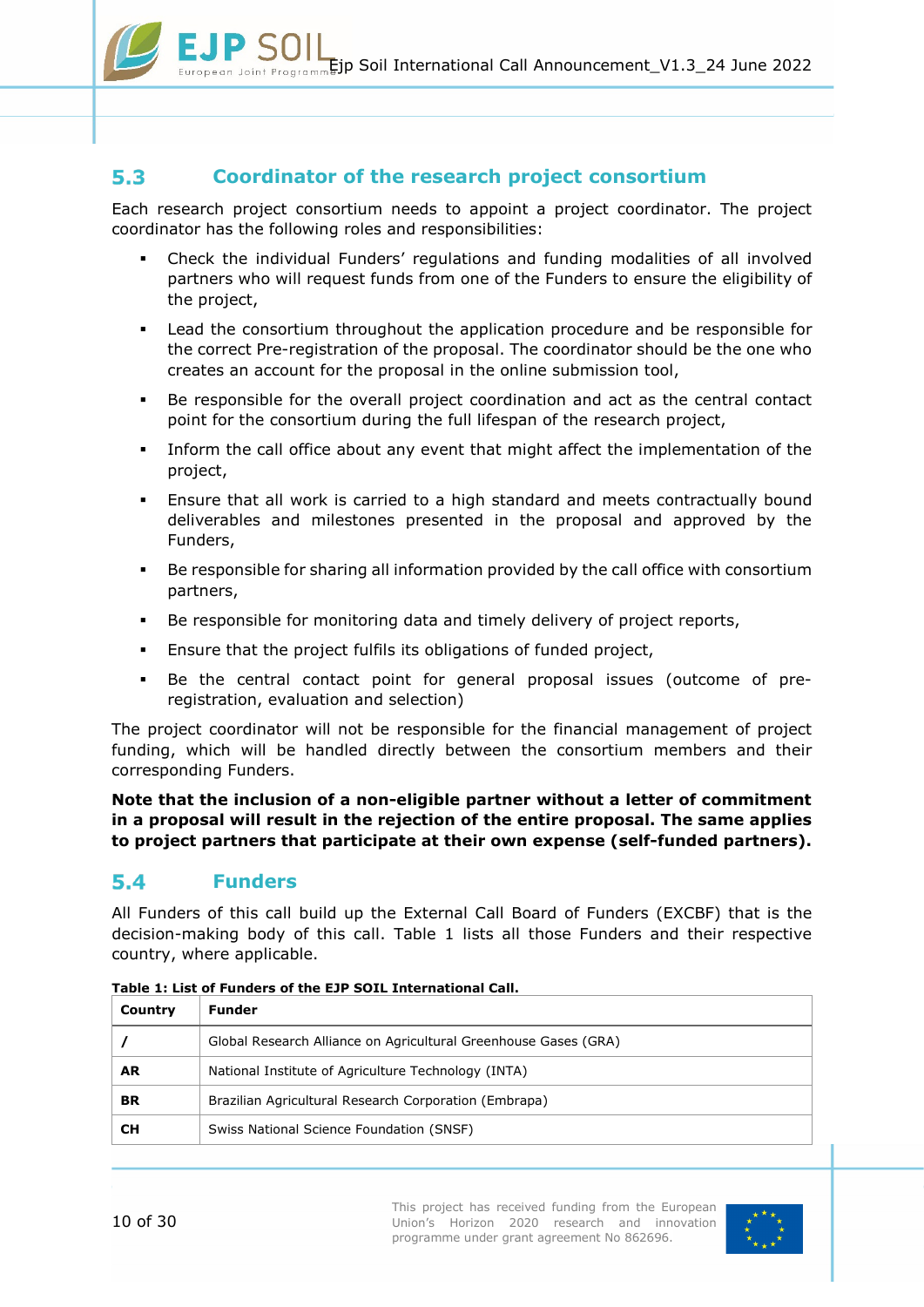| Country                                                                                      | <b>Funder</b>                                                  |  |  |  |  |  |
|----------------------------------------------------------------------------------------------|----------------------------------------------------------------|--|--|--|--|--|
| DE*                                                                                          | Bundesministerium für Bildung und Forschung                    |  |  |  |  |  |
| EE                                                                                           | Ministry of Rural Affairs (MEM)                                |  |  |  |  |  |
| ES                                                                                           | Agencia Estatal de Investigación (AEI)                         |  |  |  |  |  |
| FI                                                                                           | Ministry of Agriculture and Forestry (MMM)                     |  |  |  |  |  |
| <b>FR</b>                                                                                    | French National Research Agency (ANR)                          |  |  |  |  |  |
| HU                                                                                           | National Research, Development and Innovation Office (NKFIH)   |  |  |  |  |  |
| IΕ                                                                                           | Department of Agriculture, Food and the Marine (DAFM)          |  |  |  |  |  |
| IT                                                                                           | Ministry of Agricultural, Food and Forestry Policies (MIPAAF)  |  |  |  |  |  |
| KE                                                                                           | National Research Fund (NRF)                                   |  |  |  |  |  |
| LТ                                                                                           | The Ministry of Agriculture of the Republic of Lithuania (ZUM) |  |  |  |  |  |
| <b>NO</b>                                                                                    | The Research Council of Norway (RCN)                           |  |  |  |  |  |
| <b>NZ</b>                                                                                    | Ministry for Primary Industries (MPI)                          |  |  |  |  |  |
| <b>PL</b>                                                                                    | The National Centre for Research and Development (NCBR)        |  |  |  |  |  |
| UY                                                                                           | Instituto Nacional de Investigacion Agropecuaria (INIA-UY)     |  |  |  |  |  |
| * Not formally confirmed yet. Please contact the national contact point for funding details. |                                                                |  |  |  |  |  |

#### <span id="page-10-0"></span> $5.5$ **Submission tool**

The Call will be implemented using an online submission tool. It consists of a platform, where applicants can find all information necessary for the preparation and submission of proposals. The submission tool is available following this link:<https://ejp-soil.ptj.de/>

A **webinar will be organised on May 24th from 10:00 CEST (Berlin time, Germany)** for all interested applicants. A link for registration will be published on the submission website within due time. Content of the webinar will be an overview about all relevant aspects for the Call and will give a short introduction for the submission tool. The Webinar will be recorded and the presentation as well as asked questions during the Webinar will be available as download in the submission website.

#### <span id="page-10-1"></span> $5.6$ **Partnering tool**

In addition, a partnering tool is attached to the submission platform, where project partnerships can be offered or searched for [\(https://ejp-soil.ptj.de/index.php?index=65\)](https://ejp-soil.ptj.de/index.php?index=65).

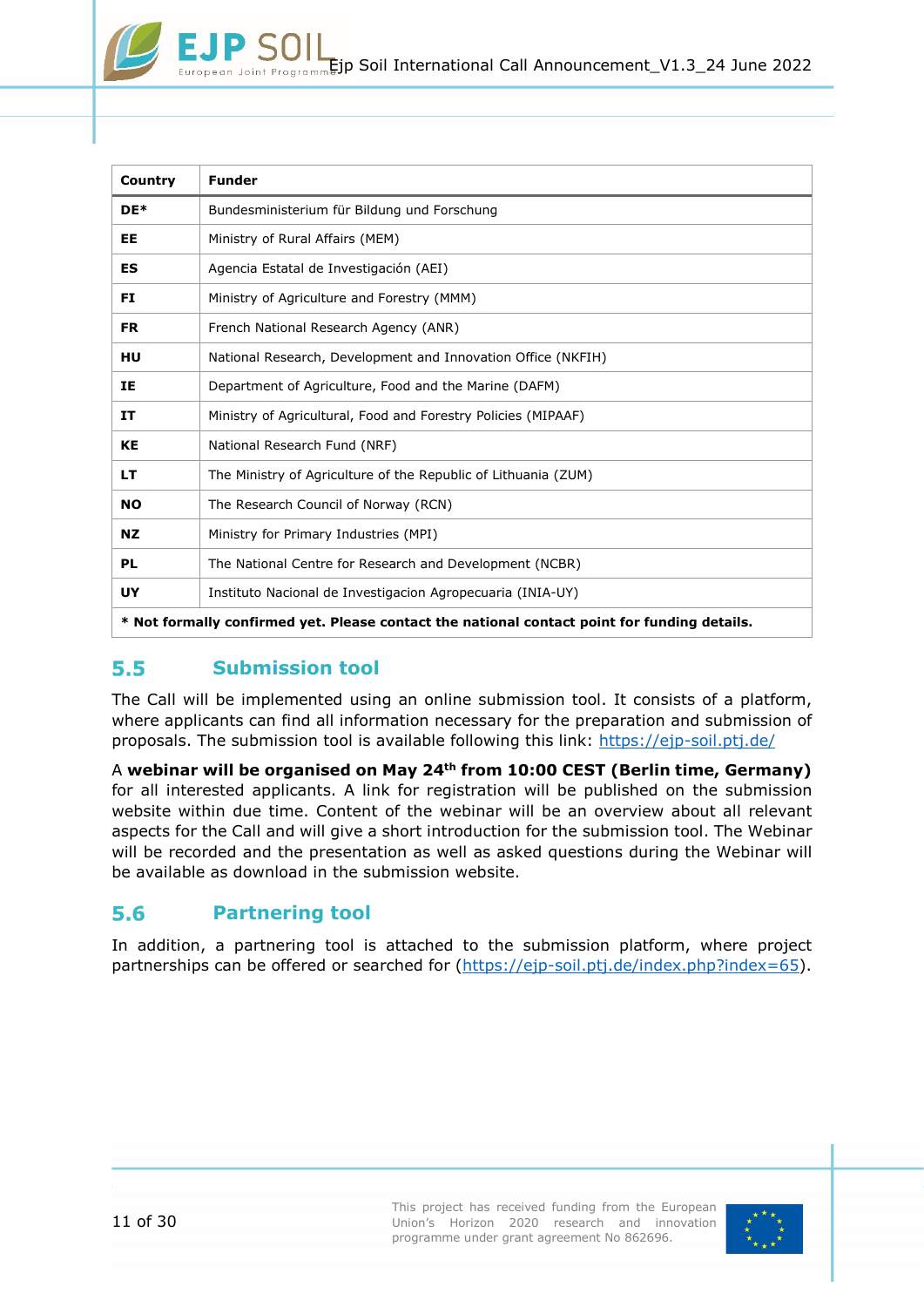# <span id="page-11-0"></span>**6 Call procedure**

#### <span id="page-11-1"></span> $6.1$ **Management of the call**

The call office will be operated by Project Management Jülich (Germany).

| Name   | Ulrike Ziegler          | <b>Christian Breuer</b> |
|--------|-------------------------|-------------------------|
| Phone  | +49 2429 90 88 055      | +49 2461 61 96 929      |
| e-mail | u.ziegler@fz-juelich.de | c.breuer@fz-juelich.de  |
|        |                         |                         |

Technical support (submission tool): [u.ziegler@fz-juelich.de](mailto:u.ziegler@fz-juelich.de)

#### <span id="page-11-2"></span> $6.2$ **Time schedule**

The EJP SOIL International Call will follow a one-step-procedure, but a pre-registration of the proposal is mandatory for submission of proposals (see section [6.3\)](#page-11-3). A time schedule is provided below (tentative).

#### **Table 2: Timeline for the call.**

| <b>Step</b>                          | Date/Timeline               |  |  |
|--------------------------------------|-----------------------------|--|--|
| <b>Pre-Announcement</b>              | March 25 <sup>th</sup> 2022 |  |  |
| <b>Launch of the Call</b>            | April 28 <sup>th</sup> 2022 |  |  |
| Webinar                              | May 24th 2022               |  |  |
| Deadline Pre-registration of project | July 20 <sup>th</sup> 2022  |  |  |
| <b>Submission deadline</b>           | Sep 14th 2022               |  |  |
| <b>Evaluation and selection</b>      | Sep-Nov 2022                |  |  |
| Letters to applicants                | Dec 2022                    |  |  |
| <b>Start of research projects</b>    | Between Jan - May 2023      |  |  |

#### <span id="page-11-3"></span> $6.3$ **Pre-Registration of proposals**

All proposals must be pre-registered beforehand of proposal submission. The preregistration comprises the following information:

- Project data (incl. title, acronym, duration, topic),
- **•** Project summary,
- Contact data of all partners incl. CV and a very brief tentative description of tasks
- Financial plan (sum of total requested funding incl. estimation of each cost item)

All relevant data for pre-registration are clearly marked within the submission tool and will be also explained during the Webinar. Incomplete pre-registrations will be rejected by the submission system. This step is mandatory to apply for this call and hence to submit the proposal.

> **The deadline for pre-registration is 20th of July 2022 14:00 CEST (Berlin, Germany).**

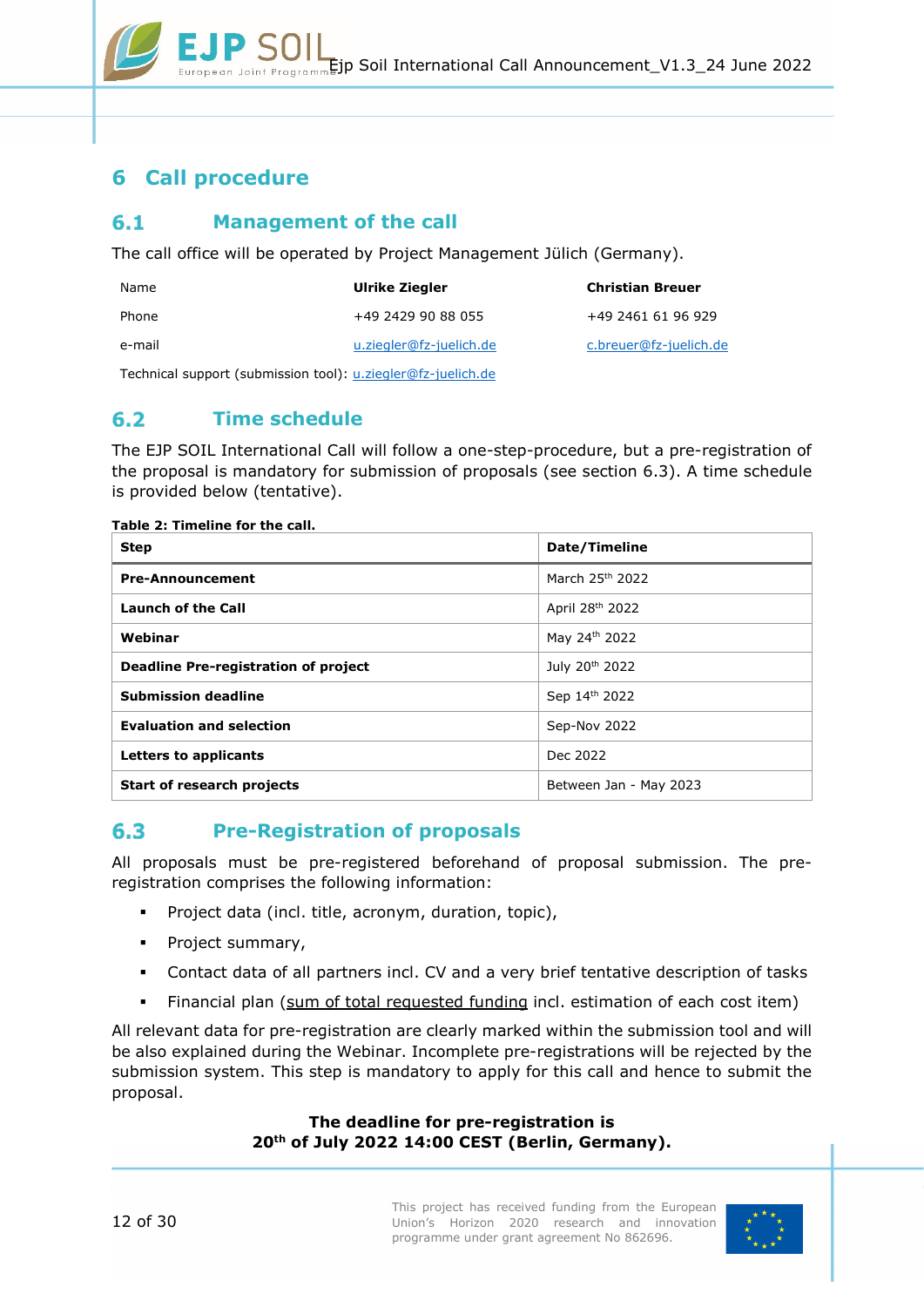

**Applicants who miss to pre-register cannot submit their proposals in September.**  The total sum of requested funding per partner shall not change, however the distribution between the single type of costs can be adapted after the pre-registration. The consortium partners of a proposal shall be determined at pre-registration. Thus, the partners shall not change after pre-registration, unless serious and justified reasons will occur. A replacement of single partner(s) or addition of partner(s) is only possible upon request to the Call Office. The final decision will be taken by the EXCBF.

The pre-registration will support the call office in the preparation of the evaluation phase (contacting and selecting required experts). The project summary will not undergo an expert evaluation. However, the consortium partners will undergo a general check against their eligibility to seek funding from one of the Funders listed in [Table 1.](#page-9-2) The coordinator of the proposal will be informed by the call office about the outcome of the consortia check.

#### <span id="page-12-0"></span> $6.4$ **Submission of proposals**

### **The EJP SOIL International Call follows a one-step procedure with a deadline for submission of proposals being the 14th of September 2022 at 14:00 CEST (Berlin, Germany).**

Only proposals that have to been pre-registered beforehand (see section [6.3\)](#page-11-3) can be submitted. Proposals, which have not been pre-registered will be rejected.

It will be possible to update and resubmit the application as many times as required until the submission deadline (14th September 2022, 14:00 CEST), but not after that. Applicants should note that the online submission system may experience high traffic volumes in the last hours before the submission deadline. It is therefore highly recommended to submit the final version of the proposal well in advance of the deadline to avoid any last-minute technical problems. Requests for extensions of the deadline due to last-minute technical problems may not be considered.

### **Before the submission of a proposal, the coordinator should ensure that all consortium partners requesting funding from this Call are eligible for support from their respective Funder.**

For additional partners who are not eligible for funding from any of the Funders, the coordinator has to ensure that each of them possesses the required financial security to fulfil their tasks within the project and confirmed by a Letter of Financial Commitment (see [Annex E\)](#page-27-0).

The consortium coordinator is responsible for the timely submission of the proposal via the online submission system.

**Note: the inclusion of a non-eligible partner without a letter of financial commitment in a proposal will result in the rejection of the entire proposal.**

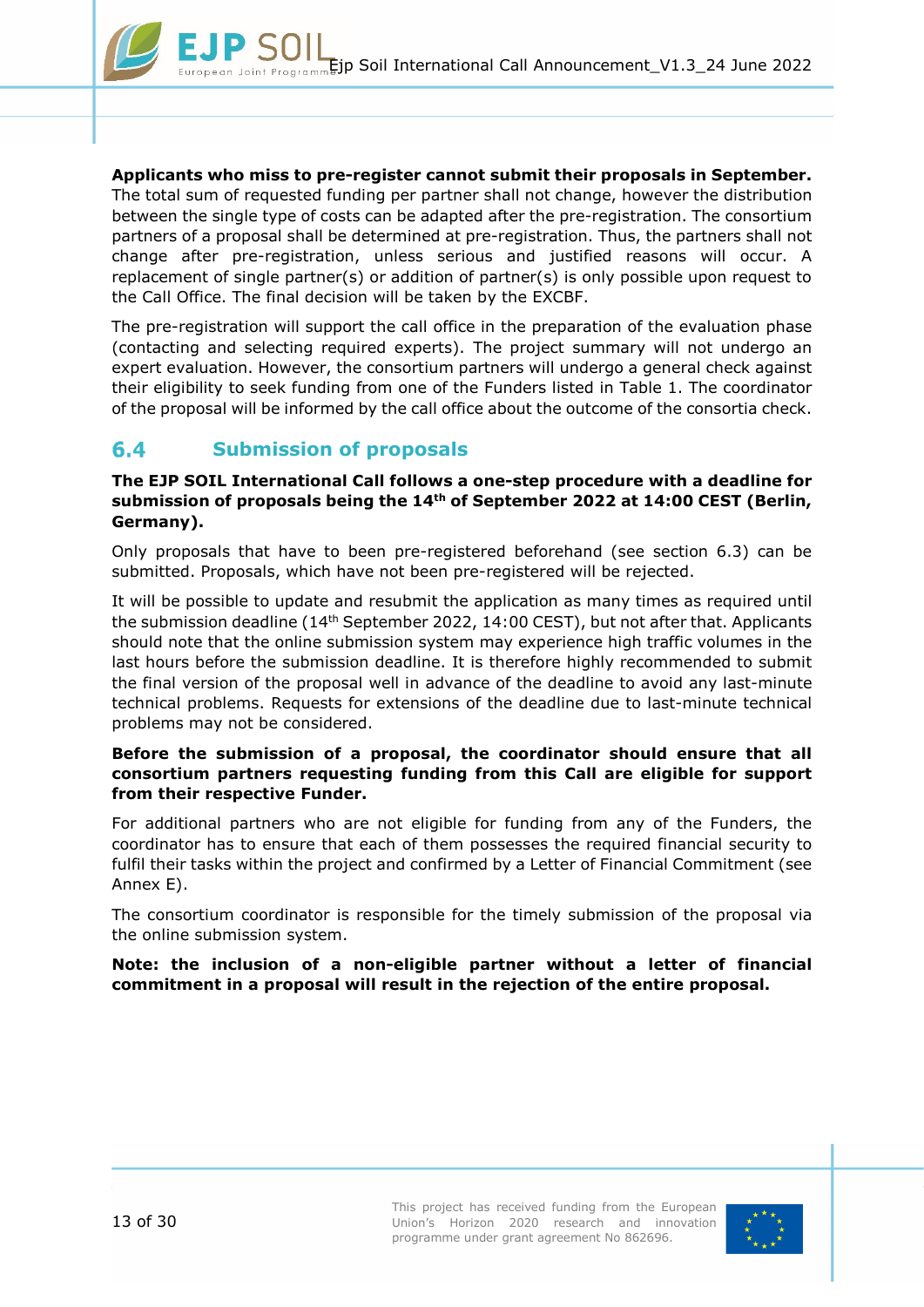# <span id="page-13-0"></span>**7 Expert evaluation procedure**

#### <span id="page-13-1"></span> $7.1$ **General**

The EXCBF will establish an International Evaluation Panel (IEP) that has the following mandate:

- provides the peer review evaluation of proposals, on the basis of the Evaluation criteria published in the chapter [7.2.1](#page-13-3) of the EJP SOIL,
- provides a written summary of each proposal to explain the decisions to the EXCBF (The summary will be provided to the applicant by the call office) and
- provides a ranking list of project proposals based on the evaluation score.

A Chair will coordinate the work of the IEP and an Independent observer will oversee the whole evaluation process. Each IEP member will be independent from any Funder and applicant involved in this Call. The call office will ensure that no conflict of interest exists concerning the expert and the proposals evaluated. For this purpose, the IEP members will be required to sign a Conflict of interest and a Declaration of Confidentiality form. The online evaluation tool will include a feature that will prevent access to a proposal in case a Conflict of Interest is declared for certain proposal(s) by an expert.

During the entire procedure, strict confidentiality will be ensured with respect to the identities of the applicants and the content of the proposals. The proposals will be only read by the call office, the EXCBF members and by the IEP members involved, and be handled by the call office. All IEP members will have signed a confidentiality and Code of Conduct agreement before they get access to the proposals. Furthermore, all collected data will be handled in accordance with the GDPR (see section [8\)](#page-16-0).

Eligible proposals will be evaluated online by a minimum of three international experts per proposal. The experts will then meet and agree on consensus scores for each proposal and a ranking list of all proposals. This IEP meeting will be chaired by a chairperson and overseen by the Independent observer.

#### <span id="page-13-2"></span> $7.2$ **Evaluation and selection of proposals**

## <span id="page-13-3"></span>7.2.1 Evaluation criteria

The reviewers will evaluate the proposals in accordance with the scope and expected impact described in this call announcement (see section [2,](#page-3-1) 3 and [4\)](#page-4-0), and using the three equally-weighted evaluation criteria (including sub-criteria) described below.

The three equally-weighted evaluation criteria are: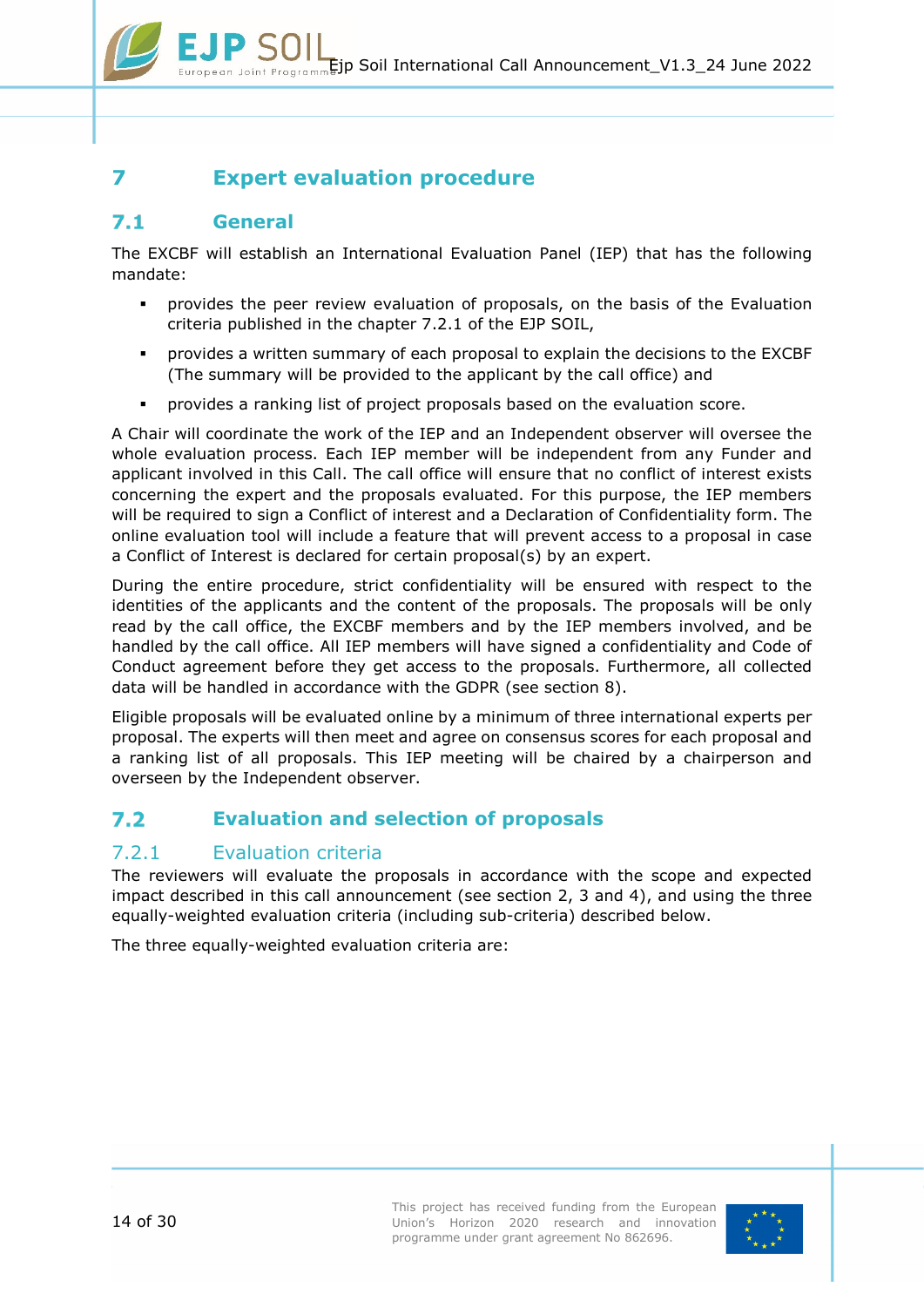#### 1. Scientific excellence

The excellence of the proposal will be assessed by evaluators considering the following points:

- **Clarity** and pertinence of the objectives
- **Soundness** of the concept
- **Credibility** of the proposed methodology
- **Quality and expertise** of the consortium as a whole (Project Coordinator's and Project Partners' information)
- **Degree of novelty** and innovation of the proposed approach and extent to which the proposed work is beyond the state of the art and demonstrates innovation potential (e.g. ground-breaking objectives, novel concepts and approaches, new products, services or business and organisational models)
- **Appropriate application** of system thinking, interdisciplinary approaches and where relevant use of stakeholder knowledge/involvement and gender dimension in research and innovation content

### 2. Relevance and potential impact

This evaluation criterion will focus on the call scope looking at the relevance to the Call and the potential impact of the project.

The relevance to the Call will be done by checking each proposal against

- **topics** outlined in section [3](#page-4-0) and
- **overall objective of EJP SOIL** [\(https://ejpsoil.eu/\)](https://ejpsoil.eu/)

The impact assessment will focus on specific impacts underlined in the call scope and addressed topic.

In addition, the evaluator will consider the extent to which the outputs of the project will contribute to at least one expected impact outlined in the call scope (see section 3 and [4\)](#page-3-0) and the overall objective of EJP SOIL.

The evaluator will also consider the quality of the proposed measures to:

- Exploit and disseminate the project results (including management of Intellectual Property Rights)
- Communicate the project activities to different target audiences

### 3. Quality and efficiency of the Implementation

This criterion will focus on the Implementation of the described project and planned research by also considering balanced and appropriate task allocation as well as reasonable estimated budget.

 **Quality and effectiveness** of the work plan, including extent to which the resources assigned to work packages are in line with their objectives and deliverables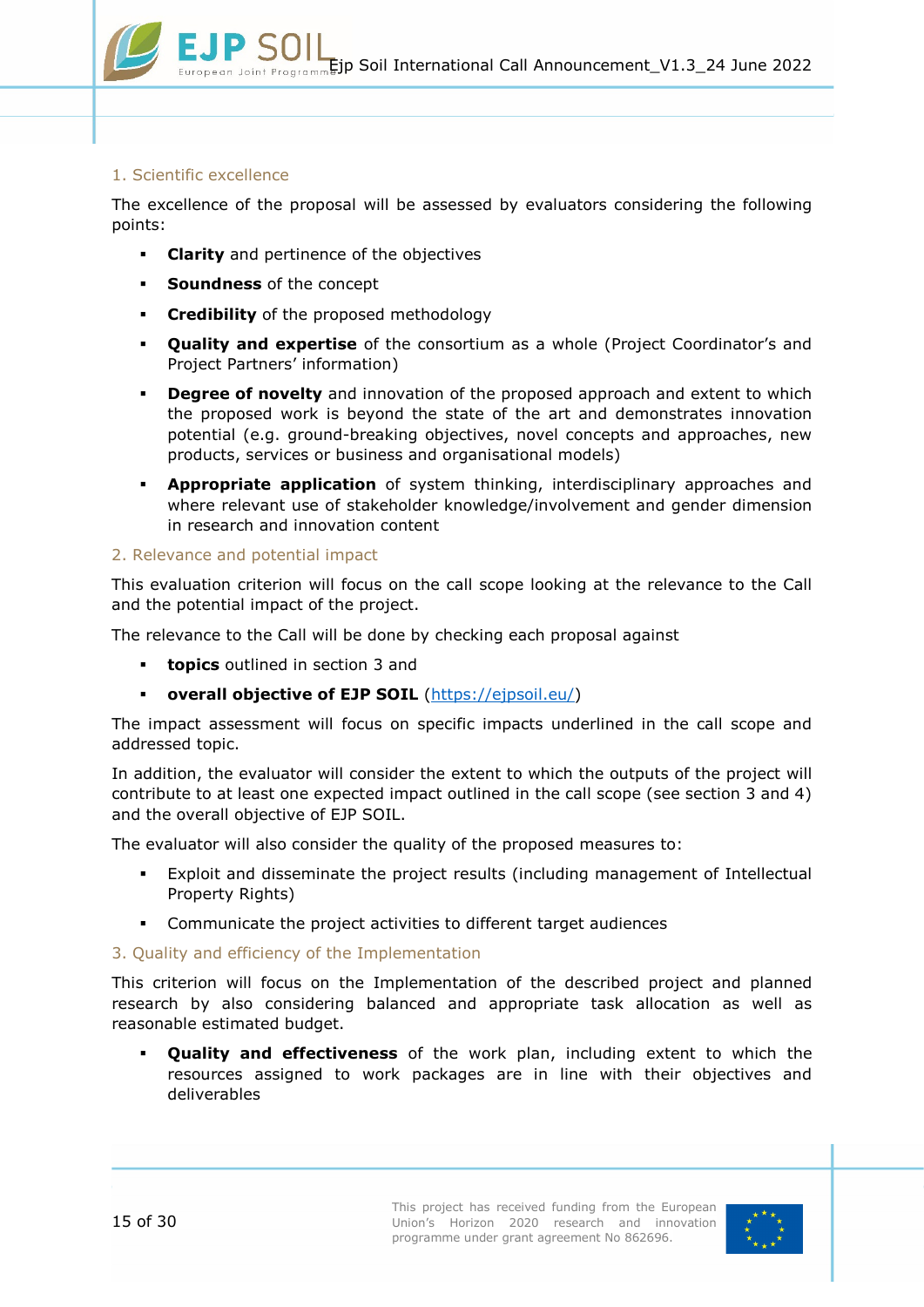- **Appropriateness of the management structures** and procedures, including risk, ethical issues and data management
- **Complementarity of the participants** and extent to which the consortium as a whole brings together the necessary expertise
- **Appropriateness of the allocation of tasks**, ensuring that all participants have a valid role and adequate resources in the project to fulfil that role
- **Appropriateness of the project budget** to the planned work and the achievement of the project goals
- **Appropriateness of the consortia,** size of consortia, allocation of tasks and work packages is adequate and reasonable to fulfil the project goals

## <span id="page-15-0"></span>7.2.2 Scoring

For proposal evaluation, scores will be awarded for each of the three main criteria mentioned above. Each criterion will be scored out of 5 (half scores are not allowed) and equally weighted.

The 0-5 scoring system for each criterion indicates the following assessment:

- **0: The proposal fails to address the criterion** or cannot be assessed due to missing or incomplete information.
- **1: Poor. The criterion is inadequately addressed**, or there are serious inherent weaknesses.
- **2: Fair. The proposal broadly addresses the criterion**, but there are significant weaknesses.
- **3: Good. The proposal addresses the criterion well**, but a number of shortcomings are present.
- **4: Very Good. The proposal addresses the criterion very well,** but a small number of shortcomings are present.
- **5: Excellent. The proposal successfully addresses all relevant aspects of the criterion**. Any shortcomings are minor.

An average score of each criterion is calculated out of the scores given by a minimum of 3 experts who evaluated the proposal. Two thresholds will be applied with respect to the scores. **A threshold of 3/5** will be applied for each criterion, i.e. proposals with a mean score < 3.0 in any main criterion will not be recommended for funding. **A threshold of 10** will be applied with respect to the total score, i.e. proposals with a total score under 10 will not be proposed for funding. All proposals will be ranked according to the final consensus scores the experts agreed on during the IEP meeting.

The outcome of the evaluation is irrevocable.

#### <span id="page-15-1"></span> $7.3$ **Proposal selection (Funding decision)**

The call office will prepare a list of recommended projects taking into account the ranking list as provided by the IEP and available funding. The EXCBF will meet to take the final decision on selecting transnational projects recommended for funding, based on the

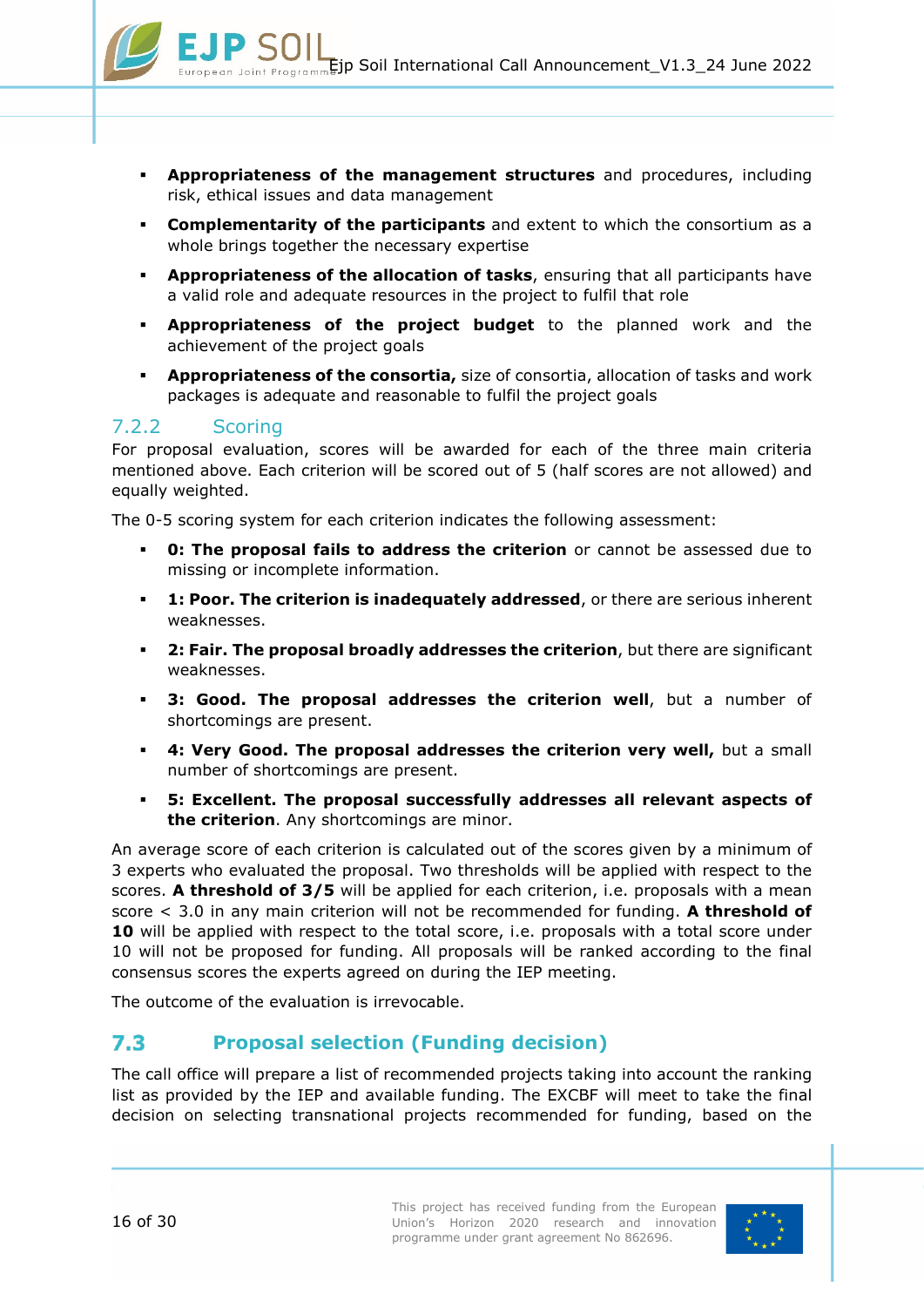

ranking list provided by the IEP to ensure to fund as many high-quality projects as possible with the available funds from the Funders.

The outcome of the evaluation process, including the individual evaluation summary and funding recommendation will be communicated by the call office to the project coordinators only. **It is the responsibility of the project coordinator to communicate the results to each partner.**

Upon the final decision by the EXCBF, a list of funded projects will be published on the EJP SOIL website [\(https://ejpsoil.eu/\)](https://ejpsoil.eu/) containing the following information from the proposals:

- Project title and project acronym
- **•** Duration of the project
- **•** Project Summary
- Total requested funding of the project
- Name and contact information of the project coordinator
- Country, organisation and participant name of each partner.

Founders may also publish this information (or part of it) on their respective websites.

# <span id="page-16-0"></span>**8 General Data Protection Regulations Issues**

All personal data offered for project applications, reviewers and expert assessments, mailing lists, tracking websites, registration for activities and events will be collected, stored and processed in accordance with the General Data Protection Regulation (GDPR) (Regulation EU 679/2016). A data protection officer (DPO) is appointed to ensure compliance with the GDPR rules. For more information, please consult the privacy policy on the submission website.

# <span id="page-16-1"></span>**9 Funding procedure and monitoring**

#### <span id="page-16-2"></span>**Project funding**  $9.1$

Once the notification letter from the call office to the coordinators with the communication of the funding decision has been received, the project partners of proposals recommended for funding will be contacted by the Funders or will need to contact the Funders they requested funds from, according the respective Funders' regulation in order to start the grant negotiation and accomplish the remaining steps until the research project can start.

Each Funder will fund their respective applicant(s) within the research project. Formal funding decisions are made by the participating Funders and funding will be provided according to applicable Funders' regulation and specific ethical issues raised by the evaluators.

For some Funders, a signed consortium agreement might be required for release of the funds. **It is strongly recommended that successful consortia should therefore negotiate and sign a Consortium Agreement before commencement of the project as required per Funders' regulations.**

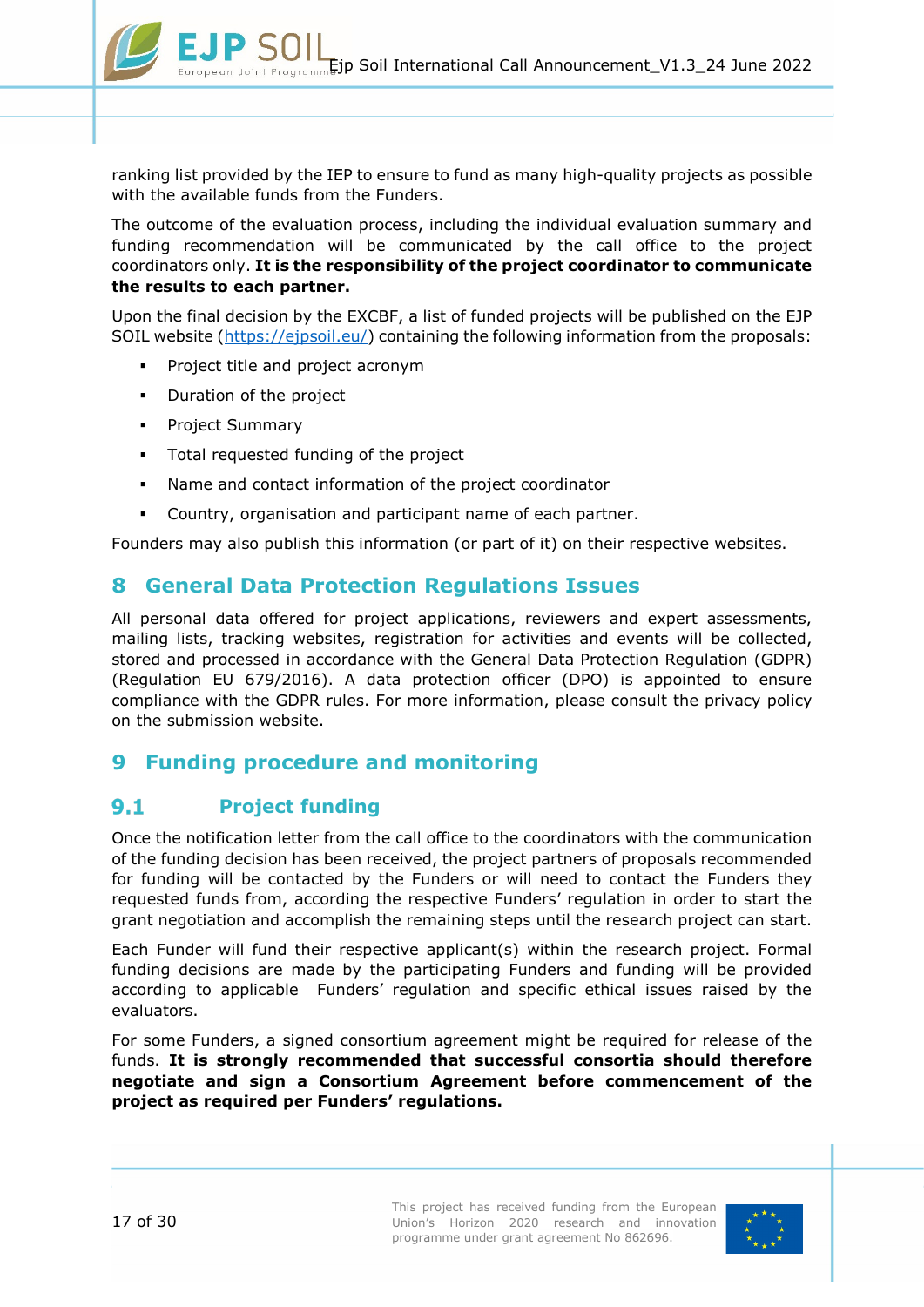

This should address at least the following topics:

- Internal organisation and management of the consortium
- **Intellectual property arrangements**
- **Settlement of internal disputes**
- Common start date of the project

Support for the preparation of a Consortium Agreement can be found on the DESCA webpage [\(http://www.desca-2020.eu\)](http://www.desca-2020.eu/): the form was developed for H2020 projects and will have to be adjusted to this Call.

After each contract issued for each partner by the relevant funder, any need raising for the project (e.g.: activity variation, no-cost extension ecc.) must be requested to and accepted by the funder of the project.

#### <span id="page-17-0"></span>**Dissemination and Communication**  $9.2$

A list of the funded projects will be published at the end of the EJP SOIL International Call. Therefore, applicants should be aware that the information from the proposals as listed under section [7.3](#page-15-1) will be published for promotional purposes.

#### <span id="page-17-1"></span> $9.3$ **Project monitoring and meetings**

In addition to the reporting required by the individual Funders, reporting will be required at mid-term (M12 or M18, depending on the project duration and start) at the end of each project (M24 or 36 by dates, depending on the project duration and start). This will consist of a project status report and in-depth monitoring survey to measure project progress and contribution to the overall aims of the EJP SOIL International Call. All project partners will have to deliver input for these reports.

In order to enhance dissemination of the project results a mid-term and end-term meeting will be planned by the EJP SOIL consortium where all projects shall be presented. Project coordinators should calculate costs for attendance of those two mandatory joint network meetings (mid-term and end-term meeting) in their project plan.

The report due to this Call for the monitoring process can include also some budgetary indications but the binding information about the budget are due to the Funder, following its own regulations.

Detailed information on the reporting and monitoring procedures as well as templates will be provided to the coordinators of the funded projects in due course.

Other than the EJP Soil monitoring, please check the national regulations or contact the NCP about the obligation about financial and technical report at national/regional level

#### <span id="page-17-2"></span> $9.4$ **Data Management Issues**

As relevant, applicants must include information on how the project partners will manage the research data generated and/or collected during the project. Each proposal must include a maximum one-page Data Management Plan (DMP). Advice for preparing the Data Management Plan is provided in [Annex D](#page-26-0) of this document.

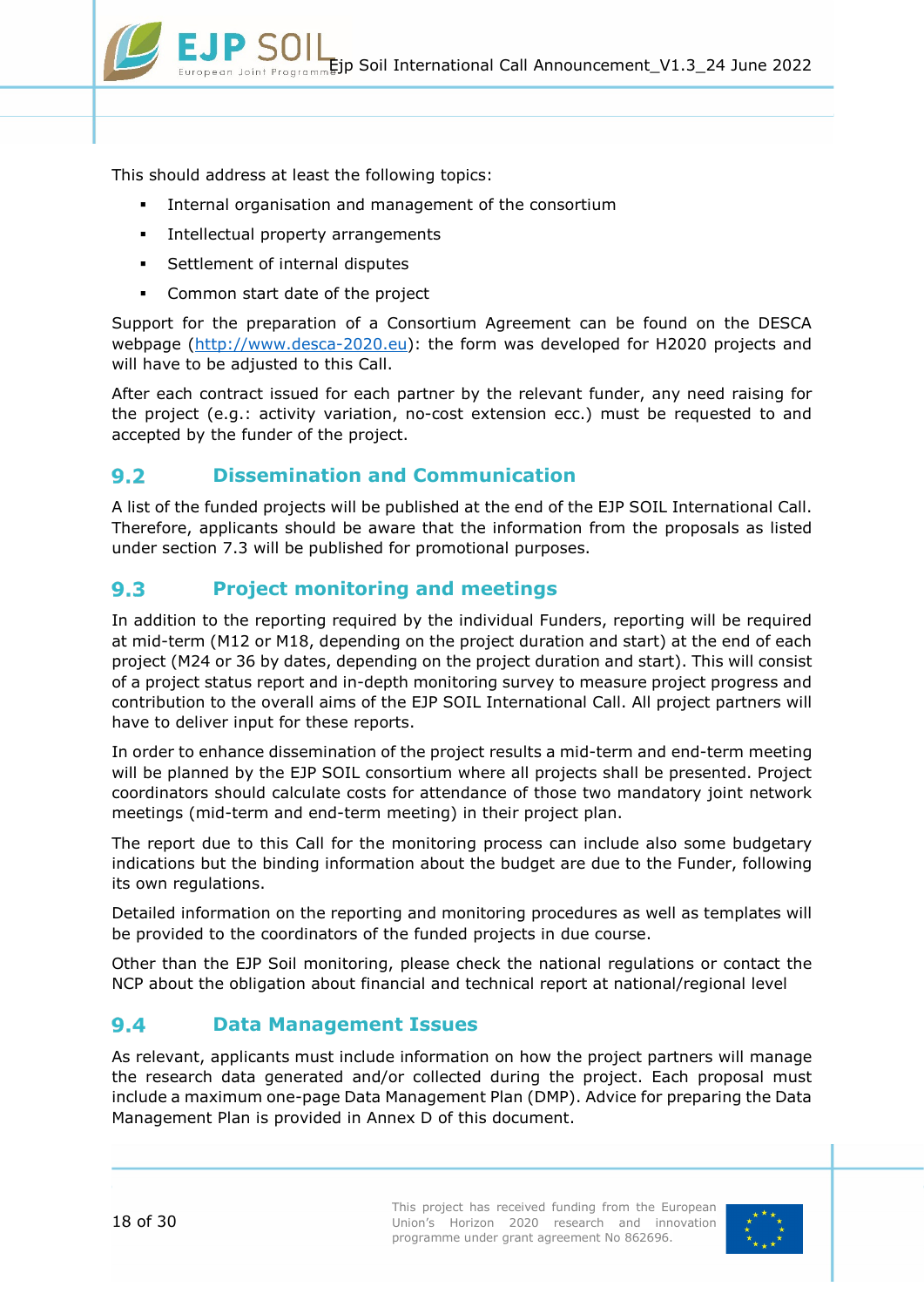

In addition, applicants must include an updated Data Management Plan as a distinct deliverable within the first six months of the project. A template for such a plan is given in the guidelines on data management in the H2020 Online Manual. This deliverable will evolve during the lifetime of the project in order to present the status of the project's reflections on data management.

#### <span id="page-18-0"></span> $9.5$ **Ethics assessment**

Work involving the use of animals or humans should be carried out under the appropriate authorization taking into account the European Union and national ethical requirements. Any proposal, which seems to contravene fundamental ethical principles, shall not be selected, and may be excluded from the evaluation and selection procedure. Judgement of the significance of ethical issues will be made by using the criteria published by the European Commission in its guidelines for the Horizon 2020 Framework Programme.

To prove absence of potential misuse of research results, other ethics issues above listed, the applicant is required to complete the ethics self-assessment and provide a support documentation referred to in the ethics issues checklist. Please consult Horizon 2020 Programme Guidance How to complete your ethics self-assessment [\(https://ec.europa.eu/info/funding-tenders/opportunities/docs/2021-](https://ec.europa.eu/info/funding-tenders/opportunities/docs/2021-2027/common/guidance/how-to-complete-your-ethics-self-assessment_en.pdf) [2027/common/guidance/how-to-complete-your-ethics-self-assessment\\_en.pdf\)](https://ec.europa.eu/info/funding-tenders/opportunities/docs/2021-2027/common/guidance/how-to-complete-your-ethics-self-assessment_en.pdf).

These guidelines address, in more detail, the following ethical issues: human embryos & foetuses, human beings, human cells or tissues, personal data, animals, non-EU countries, environment, health & safety, dual use, exclusive focus on civil applications. Applicants can also consult on the European Commission website the Guidance Note – Ethics and Food- Related Research on core issues of ethical concern in the field of food-related research including appendix that addresses broader concerns in the field of food ethics.

This self-assessment, as well as any additional ethical issues that are raised by the evaluation committee will be shared with the respective Funder and may stipulate specific ethical requirements which must be met by successful applicants as part of the individual funding contract with the respective Funder.

In case activities undertaken in non-EU countries raise ethics issues, the applicants must ensure that the research conducted outside the EU is legal in at least one EU Member State

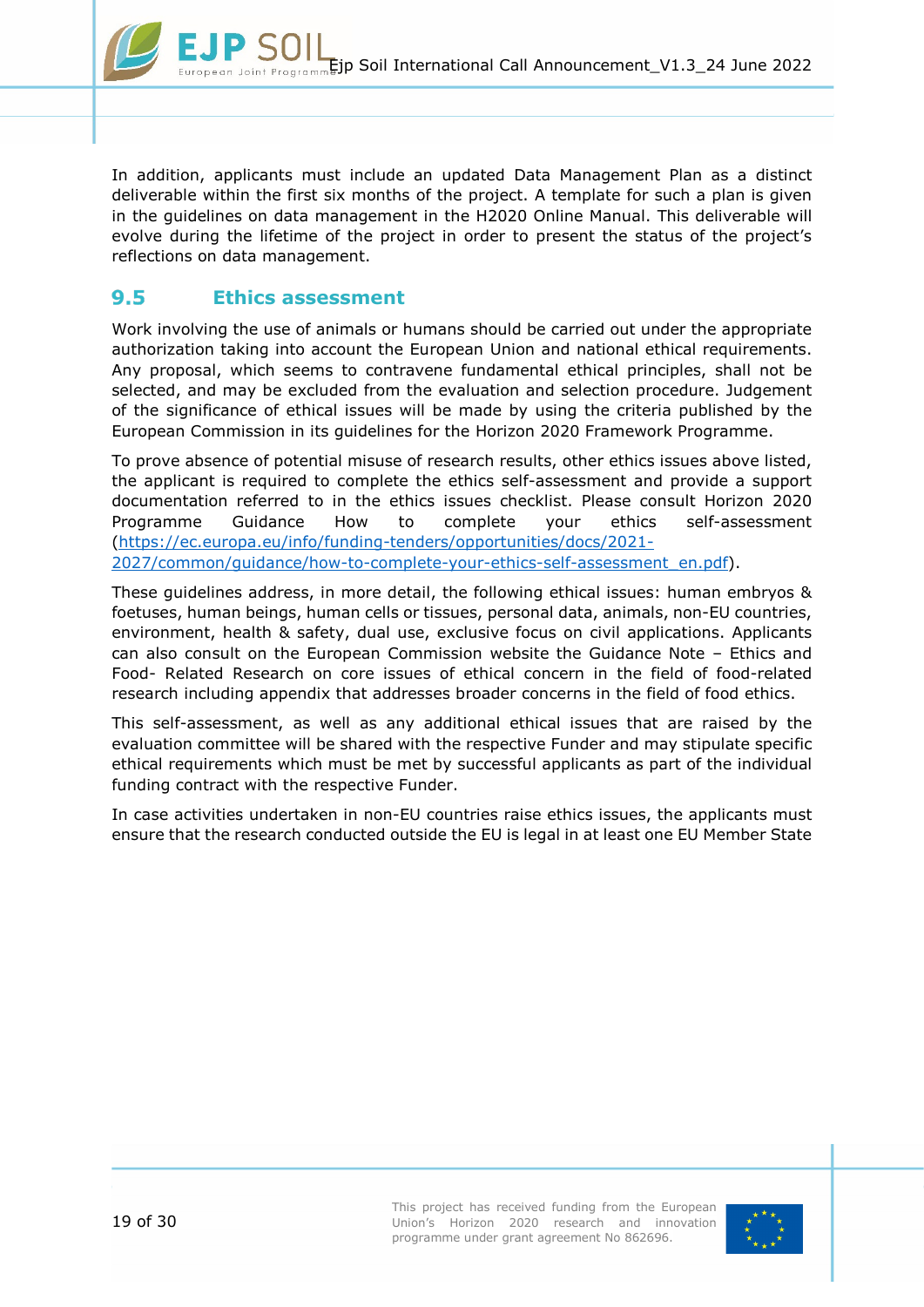

#### Annex A (National) Contact Points (CP) of each Funder and indicative call budget

<span id="page-19-0"></span>

|           | <b>Funder</b> |                                             | ave rander regalation which topics will be supported and to contact your (117cr in case or q |                                   |                                 |              | <b>Topic</b> |              |
|-----------|---------------|---------------------------------------------|----------------------------------------------------------------------------------------------|-----------------------------------|---------------------------------|--------------|--------------|--------------|
| Country   |               | (N)CP                                       | E-mail                                                                                       | phone                             | Budget (k€)                     | A            | В            | C            |
| $\prime$  | <b>GRA</b>    | Hayden Montgomery<br>Nilusha Ubeynarayana   | research.calls@globalresearchalliance.org                                                    | none                              | 900                             | X            | $\times$     | $\mathsf{x}$ |
| <b>AR</b> | <b>INTA</b>   | Alejandro Valeiro                           | valeiro.alejandro@inta.gob.ar                                                                | +54 113 4214156                   | 100                             | X            | X            | $\times$     |
| <b>BR</b> | Embrapa       | <b>Vinicius Guimaraes</b>                   | vinicius.guimaraes@embrapa.br                                                                | +33 0467 04 37<br>43              |                                 | X            | $\mathsf{X}$ | $\times$     |
| <b>CH</b> | <b>SNSF</b>   | Claudia Ellenrieder                         | claudia.ellenrieder@snf.ch<br>+41 31 308 2273                                                |                                   | CHF 600'000<br>(approx. k€ 580) | $\mathsf{x}$ |              |              |
| DE*       | <b>BMBF</b>   | Ulrike Ziegler<br>Christian Breuer          | u.ziegler@fz-juelich.de<br>+49 2461 61<br>c.breuer@fz-juelich.de<br>5566                     |                                   | 2,000                           | X            | X            | $\times$     |
| <b>EE</b> | <b>MEM</b>    | Epp Eisler                                  | epp.eisler@agri.ee                                                                           | +372 625 6236                     | 100                             | X            | $\times$     | $\times$     |
| <b>ES</b> | AEI           | Juan Climent                                | era-agro@aei.gob.es<br>+34 916037242<br>juan.climent@aei.gob.es                              |                                   | 400                             | X            | X            | $\times$     |
| <b>FI</b> | <b>MMM</b>    | Marjaana Suorsa                             | +358 29 516<br>marjaana.suorsa@mmm.fi<br>2228                                                |                                   | 200                             | X            | X            | $\times$     |
| <b>FR</b> | <b>ANR</b>    | Clémence Bonnot                             | ejpsoil@agencerecherche.fr                                                                   | None                              | 1,000                           | X            | X            | $\times$     |
| HU        | <b>NKFIH</b>  | Orsolya Toth                                | orsolya.toth2@nkfih.gov.hu                                                                   | +36 1 896 3744                    | 300                             | X            | X            | $\times$     |
| IE        | <b>DAFM</b>   | Willie Ryan                                 | willie.ryan@agriculture.gov.ie                                                               | +353 1 607 2327                   | 1,500                           | X            | $\mathsf{X}$ | $\times$     |
| <b>IT</b> | MIPAAF        | Serenella Puliga<br>Silvia Baralla          | s.puliga@politicheagricole.it<br>s.baralla@politicheagricole.it                              | +39 055 2492220<br>+39 3402267588 | 400                             | $\mathsf{x}$ |              |              |
| <b>KE</b> | <b>NRF</b>    | Dr. Jemimah Onsare<br>Jacob Kamwaria Njagih | ceo@researchfund.go.ke<br>kamwariajacob@gmail.com                                            | +25 444 033 86<br>+25 472 1281207 | 120                             | X            | X            | $\sf X$      |

**Table 3: List of (National) Contact Points, indicative call budget and topics that will be supported. We highly recommend to also carefully read the respective funder regulation which topics will be supported and to contact your (N)CP in case of questions.**



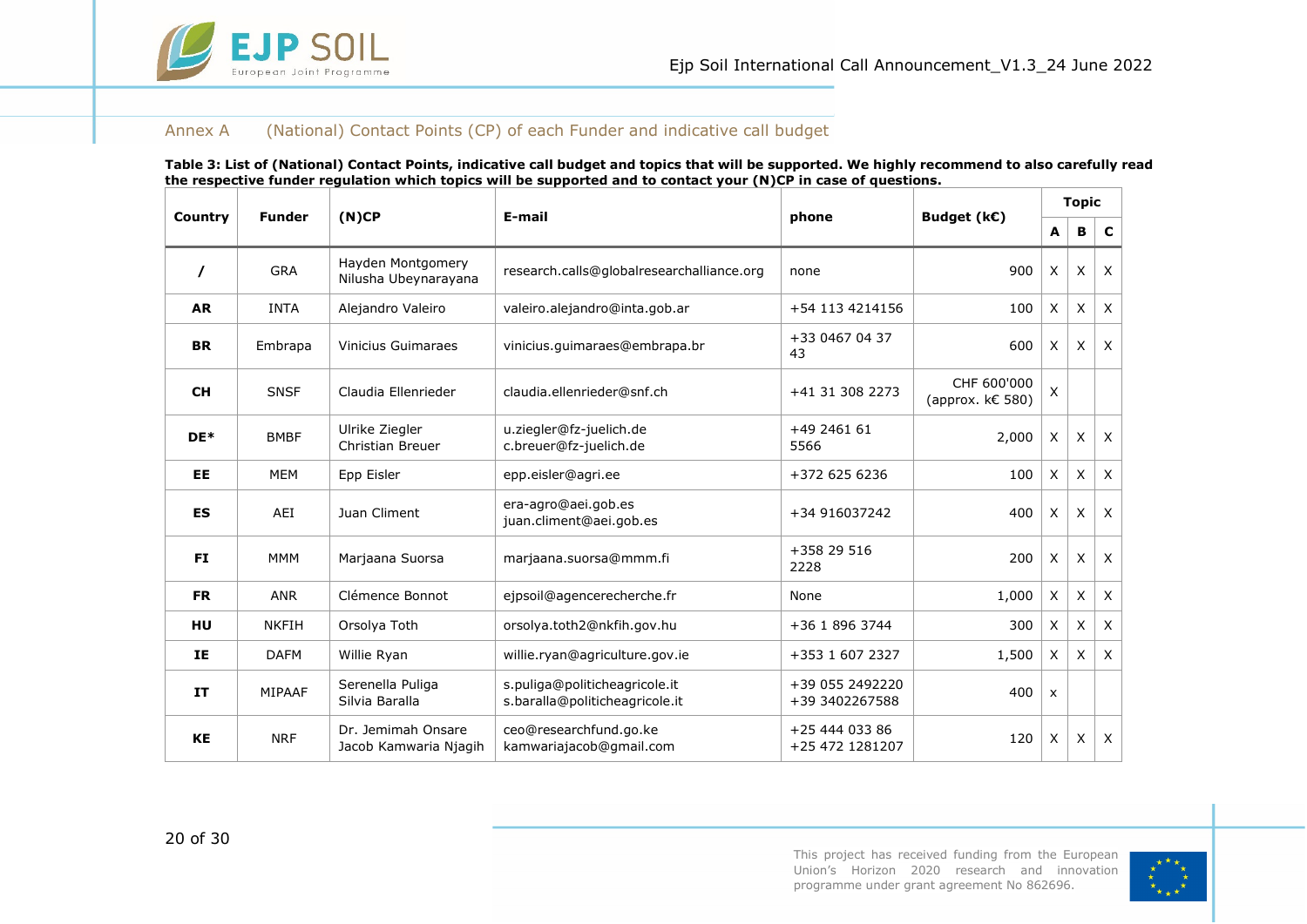

|                                                                             | <b>Funder</b>  |                              | E-mail                         | phone           |             |          | <b>Topic</b> |              |
|-----------------------------------------------------------------------------|----------------|------------------------------|--------------------------------|-----------------|-------------|----------|--------------|--------------|
| Country                                                                     |                | (N)CP                        |                                |                 | Budget (k€) | A        | B            | C            |
| LT                                                                          | <b>ZUM</b>     | Martynas Navickas            | martynas.navickas@zum.lt       | +37052391084    | 200         | X        | X            | $\times$     |
| <b>NO</b>                                                                   | <b>RCN</b>     | Nina Elisabeth Solheim       | nsf@forskningsradet.no         | +47 45225496    | 1,000       | X        | X            | $\times$     |
| NZ.                                                                         | MPI            | William Aitkenhead           | William.Aitkenhead@mpi.govt.nz | +64 4 830 1729  | 900         | X        | X            | $\mathsf{x}$ |
| PL                                                                          | <b>NCBR</b>    | Kinga Szymanska-<br>Rzeznik  | Kinga.Szymanska@ncbr.gov.pl    | +48 519 684 066 | 600         | X        | X            | X            |
| UY                                                                          | <b>INIA-UY</b> | Verónica Musselli<br>Zanotta | vmusselli@inia.org.uy          | +598 997 570 61 | 100         | X        | X            | X            |
| *not formally confirmed yet. Please contact the NCP for details on funding. |                |                              |                                |                 |             | 11 Mio € |              |              |



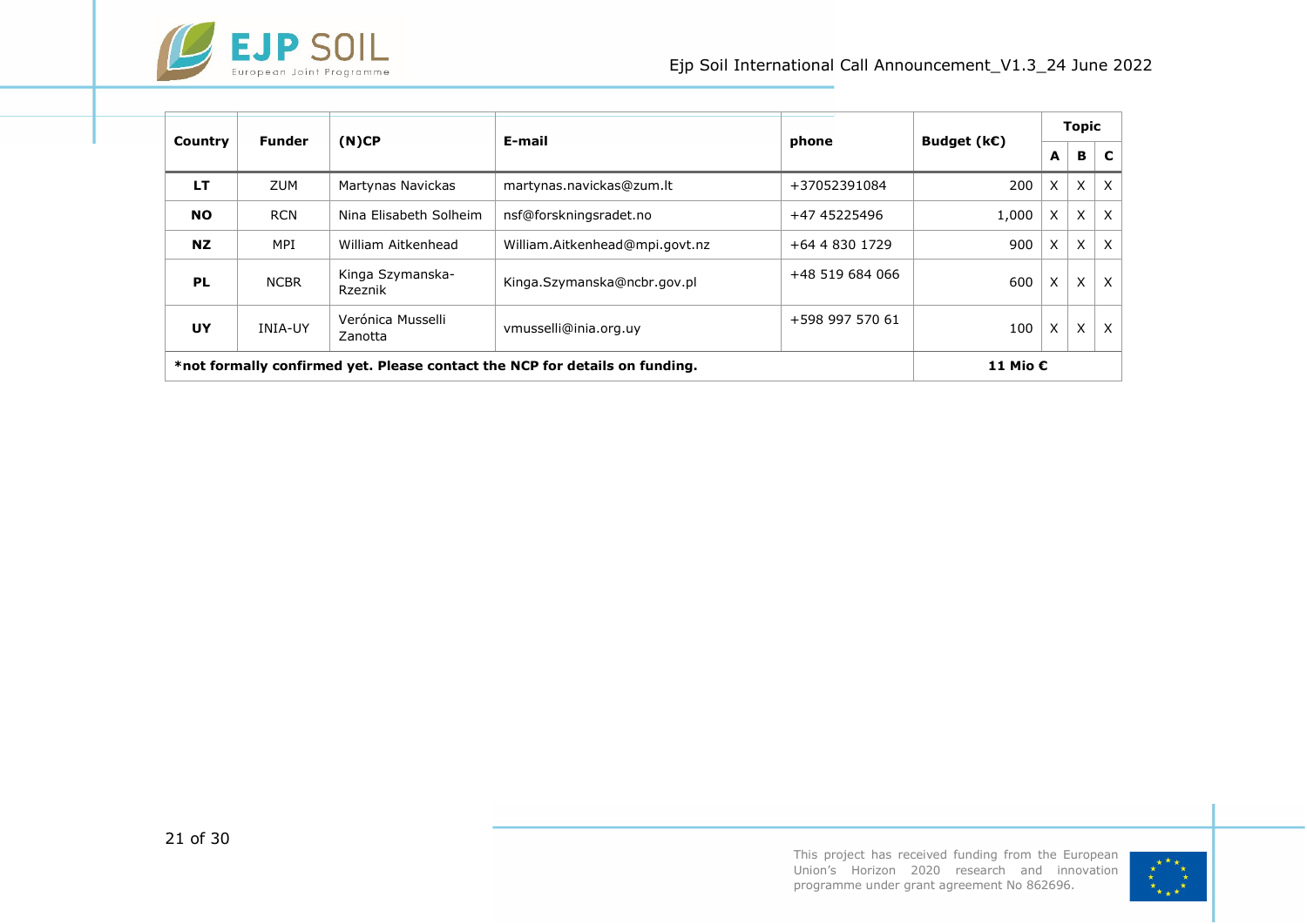### <span id="page-21-0"></span>Annex B Checklist proposal documents to be uploaded

The proposal has to be submitted via online submission tool. Beside the data that have to be filled into the submission tool directly the following documents have to be uploaded as separate files (see also [Annex C\)](#page-22-0). If not described differently, all documents shall have the font and size Arial 11pt with a line pitch of 1.15 and have to be uploaded as pdf. Beside the documents, 6 images can also be uploaded.

| <b>Document</b>                        | <b>Comment</b>                                                                                                                                                               | Done |
|----------------------------------------|------------------------------------------------------------------------------------------------------------------------------------------------------------------------------|------|
| <b>Coordinator CV</b>                  | Max.1 page (incl. personal details, brief<br>description of your profile incl. relevant<br>qualification and international expertise,<br>expertise in project management and |      |
| <b>Partner CVs</b>                     | international collaboration, list of academic and<br>non-academic degrees and year awarded, list of<br>current and past positions)                                           |      |
| Work plan                              | Max. 15 pages, please use the template<br>provided in Annex F and as download on the<br>submission website                                                                   |      |
| Data management plan                   | Max. 1 page, see Annex D                                                                                                                                                     |      |
| Letter of commitment(s)                | Please compile on pdf file for all commitment<br>letters                                                                                                                     |      |
| Dissemination and communication plan   | Max. 1 page, see Annex G                                                                                                                                                     |      |
| Letter of commitment(s), if applicable | Please compile on pdf file for all commitment<br>letters; a template is also provided in Annex E<br>and as download on submission website                                    |      |
| Literature References (optional)       | Max. 2 pages                                                                                                                                                                 |      |
| Images (optional)                      | Max. 6 figures as jpg/png/gif, max. 2MB and<br>resolution 600x600 px                                                                                                         |      |

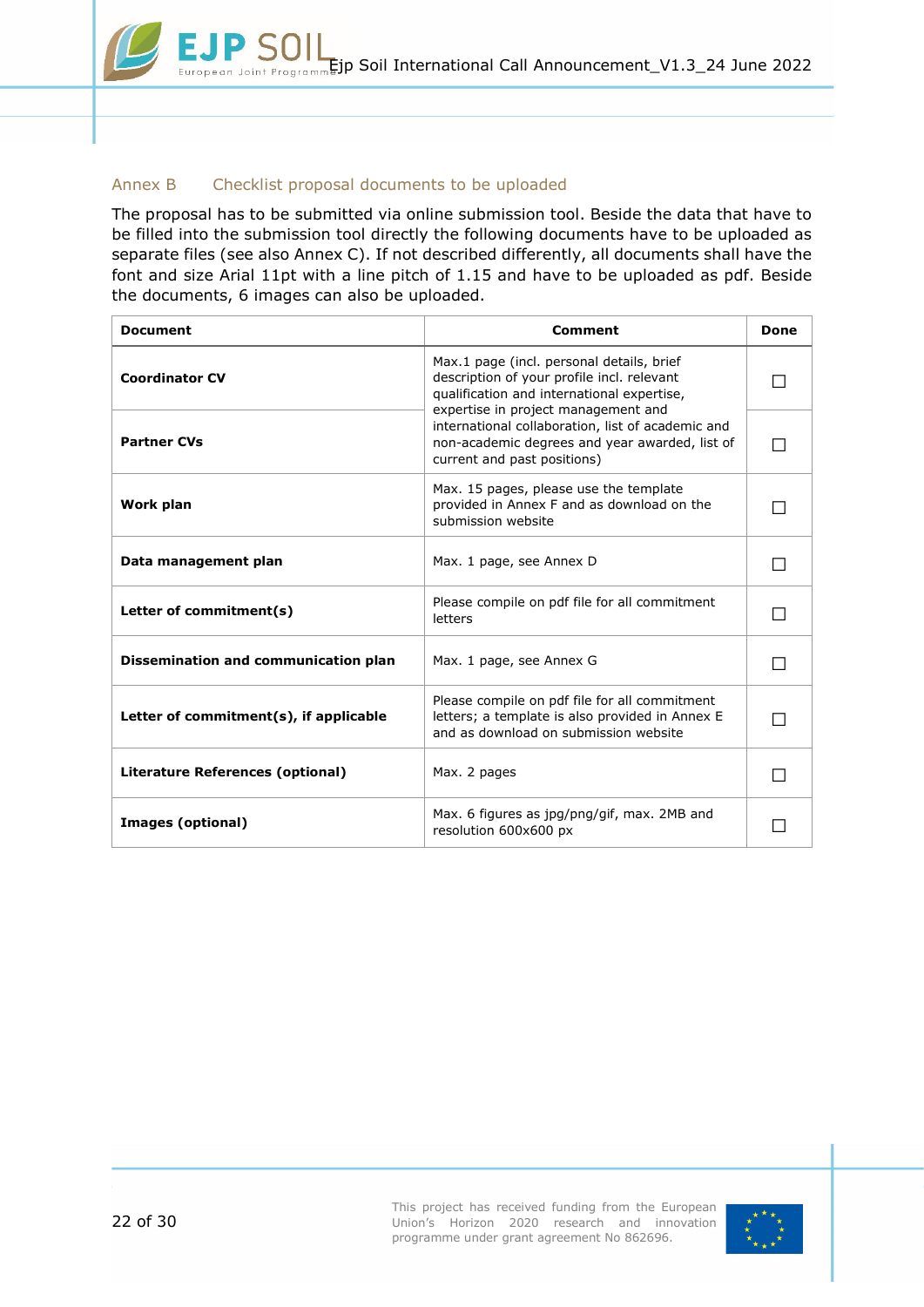### <span id="page-22-0"></span>Annex C Template proposal

This template shows all menus within the submission tool which have to be either filled in within the tool as free text or either uploaded as pdf file in order to submit a complete full proposal. All underlined menus are the ones mandatory for pre-registration. Please, be aware that the coordinator is responsible to fill in and upload all information for complete proposal submission. Only the menu *partners*' has to be filled out by each partner itself.

#### **COORDINATOR/PARTNER**

- Contact details
- Team members (optional): name up to 5 team members, incl. their function
- Tasks within the project (for pre-registration only a very brief and tentative description is needed)

*Max. 2,500 characters incl. spaces*

- CV of coordinator/partner *Upload pdf file max. 1 page and 2 MB*
- 5 references/publications (use menu LITERATURE REFERENCES if more needed)
- Declaration, please do not forget to declare that you (i) have read and understood your: confirmation about awareness of applicable Funder Regulation and (ii) have read and accept our regulation and privacy notes of the Call
- Description of team members (optional)

#### *Max. 2,000 characters*

#### **PROJECT DATA**

- Project title
- Acronym
- Expected project start date and end date
- **-** Topic

**KEYWORDS**

 Supplementary keywords related to your project *Max. 5 keywords*

#### **PROJECT SUMMARY**

Please, provide a short summary of your project. This summary may be used for communication and dissemination activities in case your project is recommended for funding. Please, make sure that it is publishable  $+$  figures!!!

*Max. 3,500 characters incl. spaces*

#### **DESCRIPTION OF WORK**

The description of work consists of the three parts described below. Please, stick to the structure outlined below.

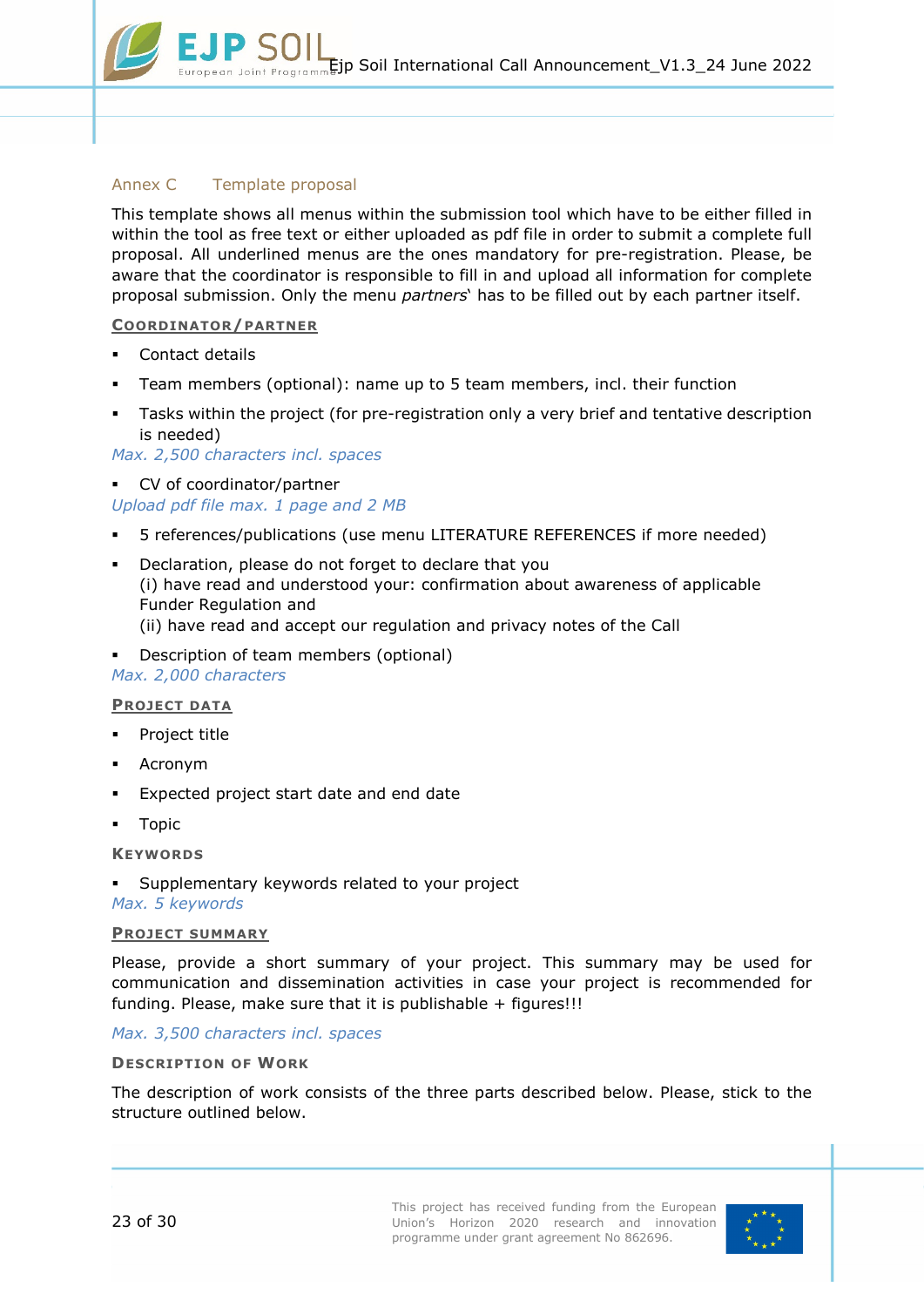

### **Scientific Excellence**

- **Objectives**
- **State of the art**
- Concept and approach
- **Ambition**
- Added value for transnational research and innovations

*Max. 12,000 characters incl. spaces*

#### **Relevance and Impact**

- Relevance to the call scope and main objectives of EJP SOIL
- Relevance to respective national funding program of each partner (brief paragraph each)
- **Expected impacts**
- **Measure to maximise impact**
- Dissemination and Communication activities and exploitation of results

*Max. 12,000 characters incl. spaces*

#### **Implementation**

- This part shall reflect the implementation of the project. Please, describe the work flow and management structure within the consortium (organigram is recommended)
- The related work plan shall be uploaded as separate file

Please, do not copy the work plan but reference the work plan if appropriate

*Max. 12,000 characters incl. spaces*

#### **WORK PLAN**

The work plan is part of the implementation and hence part of the description of work. Upload your detailed work plan, including detailed description of work packages, tasks, deliverables and milestones as well as a Gantt-Chart. A template is provided in [Annex F](#page-28-0) and on the submission website and shall be used. The size of the pdf file is limited to 15 pages. Uploading of more than 15 pages will be blocked by the system.

*Upload pdf file, max. 15 pages and 5 MB*

#### **DATA MANAGEMENT PLAN**

Please, consider recommendations and checklist of questions provided in [Annex D.](#page-26-0)

#### *Upload pdf file, max. 1 page and 1 MB*

#### **SOCIETAL AND ETHICAL ASPECTS**

 Are there any aspects of the proposal that could possibly raise societal concerns or ethical issues? Yes/no

If yes, please address these concerns/issues. Proposals may be rejected from funding on ethical grounds if they do not comply with European and/or National/Regional Legislation. Furthermore, the full implementation of the 3R (reduction, replacement, refinement) principles in any research project using animals is required. Please also consider [https://ec.europa.eu/research/participants/docs/h2020-funding-guide/cross-cutting](https://ec.europa.eu/research/participants/docs/h2020-funding-guide/cross-cutting-issues/ethics_en.htm)[issues/ethics\\_en.htm](https://ec.europa.eu/research/participants/docs/h2020-funding-guide/cross-cutting-issues/ethics_en.htm) for ethical self-assessment

*Max. 2,000 characters*

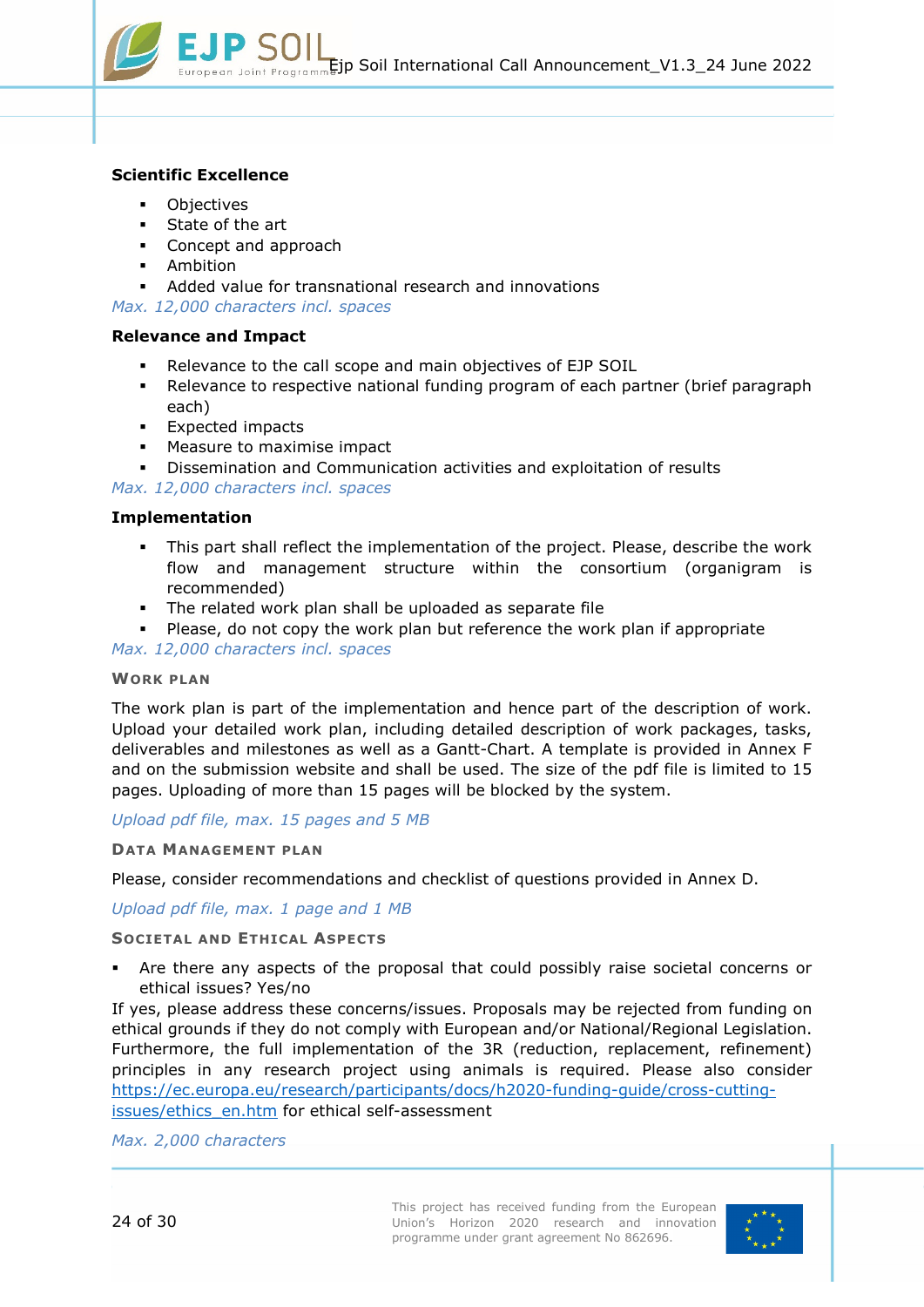

#### **FINANCIAL PLAN**

Please, insert the requested budget as well as overheads, where applicable, **for all partners** within the consortium into the appropriate columns within the submission tool. Also add your own contribution where applicable. This table can be only filled out by the coordinator within the submission tool. Hence, each partner has to provide the financial plan within due time to the coordinator.

**Requested Funding** is divided into the cost items Personnel, Travel, Consumables/equipment and subcontracts. Name of the partners, total requested funding, total own contribution and total project costs will be automatically filled in by the submission tool

| <b>Partner</b>   | <b>Personnel</b> | <b>Travel</b>  | <b>Consumables</b><br>/equipment | <b>Subcontracts</b> | Reques-<br>ted<br>funding | <b>Total</b><br>own<br>contri-<br>bution | <b>Total</b><br>costs |
|------------------|------------------|----------------|----------------------------------|---------------------|---------------------------|------------------------------------------|-----------------------|
| coordinator      | 200              | 5              | 20                               | $\theta$            | 248                       | 22                                       | 270                   |
| <b>Overhead</b>  | 20               |                | $\overline{2}$                   | $\theta$            |                           |                                          |                       |
|                  |                  |                |                                  |                     |                           |                                          |                       |
| <b>Partner 1</b> | 300              | $\overline{2}$ | 50                               | 5                   | 357                       | $\Omega$                                 | 357                   |
| <b>Overhead</b>  | $\overline{0}$   | 0              | $\overline{O}$                   | $\theta$            |                           |                                          |                       |
|                  |                  |                |                                  |                     |                           |                                          |                       |
| <b>Partner 2</b> | 200              | 5              | 0                                | $\theta$            | 245                       | 5                                        | 250                   |
| <b>Overhead</b>  | 40               | 0              | 0                                | $\overline{O}$      |                           |                                          |                       |

**Own contribution** is divided into the cost items Personnel, Travel, Consumables/equipment and subcontracts. Name of the partners and total own contribution will be automatically filled in by the submission tool

| <b>Partner</b>   | <b>Personnel</b> | <b>Travel</b> | <b>Consumables</b><br>/equipment | <b>Subcontracts</b> | <b>Total own contribution</b> |
|------------------|------------------|---------------|----------------------------------|---------------------|-------------------------------|
| coordinator      |                  |               |                                  |                     |                               |
|                  |                  |               |                                  |                     |                               |
| Partner 1        |                  |               |                                  |                     |                               |
|                  |                  |               |                                  |                     |                               |
| <b>Partner 2</b> |                  |               |                                  |                     |                               |

#### **FINANCIAL COMMENTS**

*Please, briefly describe each cost item for each partner (e.g. Personnel: 36 PM for a PhD student). Please, do also consider the respective Funder regulation if additional explanations are needed. Financial comments can be only filled out by the coordinator within the submission tool. Hence, each partner has to provide respective description to each cost item within due time to the coordinator.*

#### **DISSEMINATION AND COMMUNICATION PLAN**

Please, consider recommendations and explanations provided in Annex G.

*Upload pdf file, max. 1 page and 1 MB*

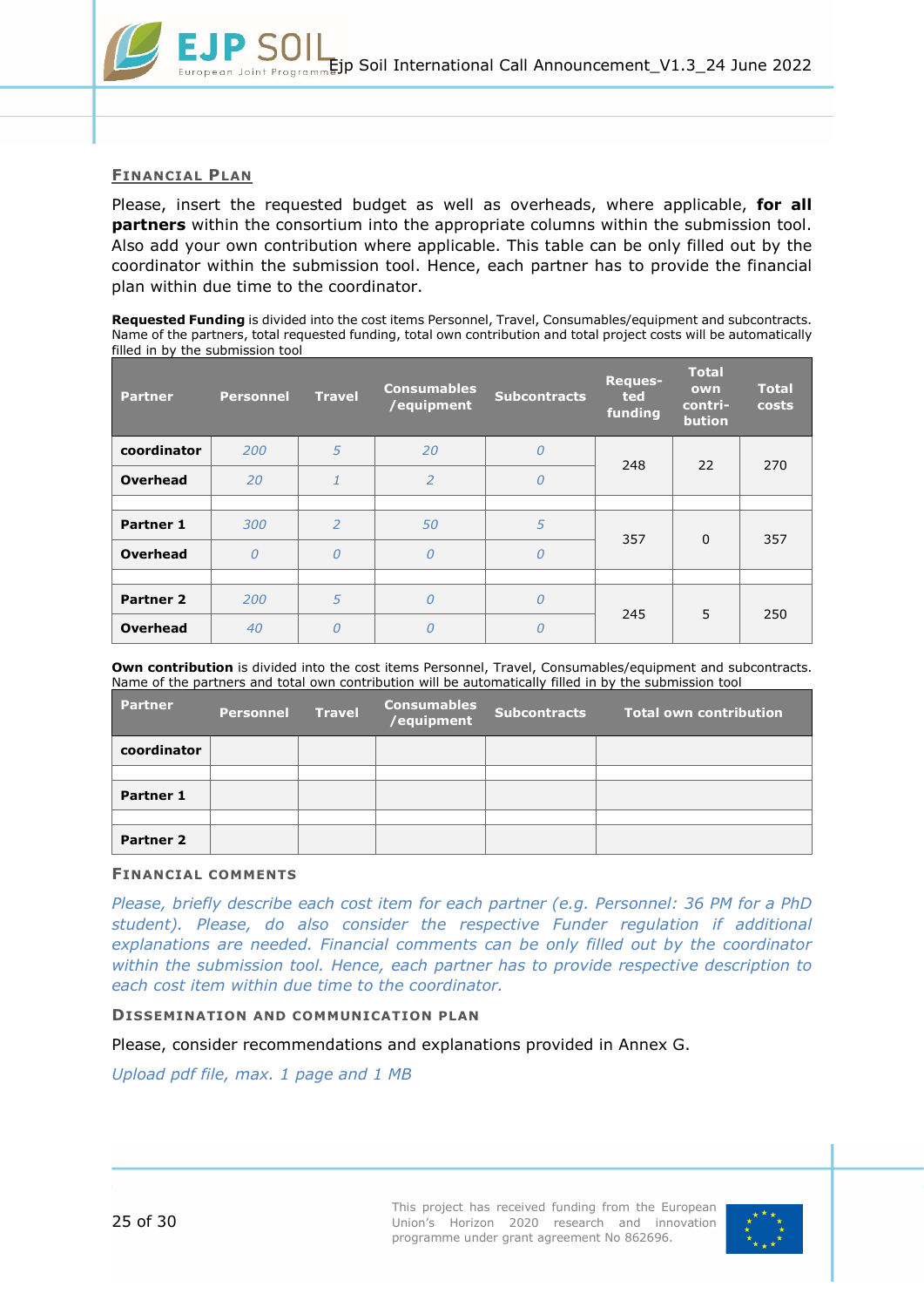

#### **LETTER OF COMMITMENT(S)**

Partners who are not eligible for funding from the Funders listed in table 1 and partners who are able to fully work on their own financial resources, may join the project at their own expense or funded by another agency, if their contribution is important to achieve the project goals.

You have to upload for each of these partners a letter of financial commitment via the Upload Field of the submission tool. Please use the template provided under [Annex E](#page-27-0) and compile all letter of financial commitments into one pdf file.

*Upload one pdf file*

**LITERATURE REFERENCES (OPTIONAL)**

*Upload pdf file, max 2 pages and 1 MB*

**EVALUATORS (OPTIONAL)**

Applicants can name experts who shall be excluded for reviewing their proposal because of Conflict of Interest. Please enter full name, affiliation and reason for refusal of the expert.

### *Max 2,000 characters*

#### **FIGURES (OPTIONAL)**

You can upload up to 6 figures. Please, make sure to use the correct format (jpg, png or gif) and maximum size that is supported by the online submission system (max. 2 MB and 600px x 600px). Please, check well in advance of the deadline if your figure is accepted by the submission system and implemented in your proposal in correct scale and sufficient resolution.

*Upload max. 6 figures as jpg/png/gif, max. 2MB and resolution 600x600 px*

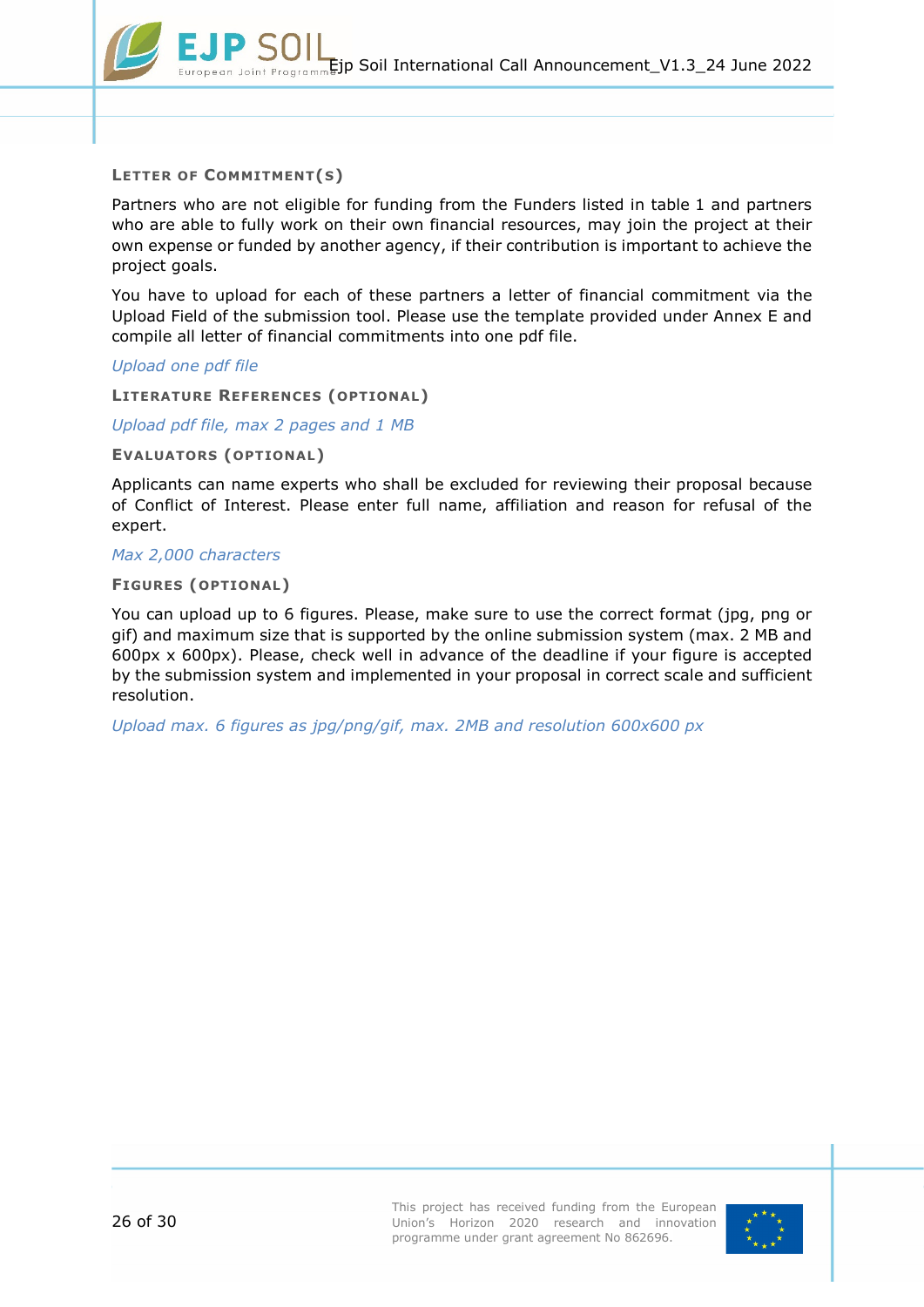#### <span id="page-26-0"></span>Annex D Data Management Plan

Data management is an essential component to the success of projects using systems/synthetic biology approaches and/or tools in bioinformatics. Representatives from academia, industry, funding agencies, and scholarly publishers designed and jointly endorsed a concise and measurable set of principles referred to as FAIR Data Principles with the intention to provide a guideline for reusability of data holdings. Four foundational principles – **F**indability, **A**ccessibility, **I**nteroperability and **R**eusability– are a necessity of data management. The EC published Guidelines on FAIR Data Management in Horizon 2020.

All applicants must include a maximum one page Data Management Plan. This plan should mainly detail how the project partners will manage the research data generated and/or collected during the project, in particular addressing the following issues:

- What types of data will the project generate/collect?
- What standards will be used?
- How will this data be exploited and/or shared/made accessible for verification and reuse?

If data cannot be made available, explain why.

- How will this data be curated and preserved?
- **How will the costs for data curation and preservation be covered?**

Additional guidance on data management, including a template for a Data Management Plan, is given in the guidelines on data management in the Horizon 2020 Online Manual, available at: [https://ec.europa.eu/research/participants/docs/h2020-funding](https://ec.europa.eu/research/participants/docs/h2020-funding-guide/cross-cutting-issues/open-access-data-management/data-management_en.htm)[guide/cross-cutting-issues/open-access-data-management/data-management\\_en.htm](https://ec.europa.eu/research/participants/docs/h2020-funding-guide/cross-cutting-issues/open-access-data-management/data-management_en.htm)

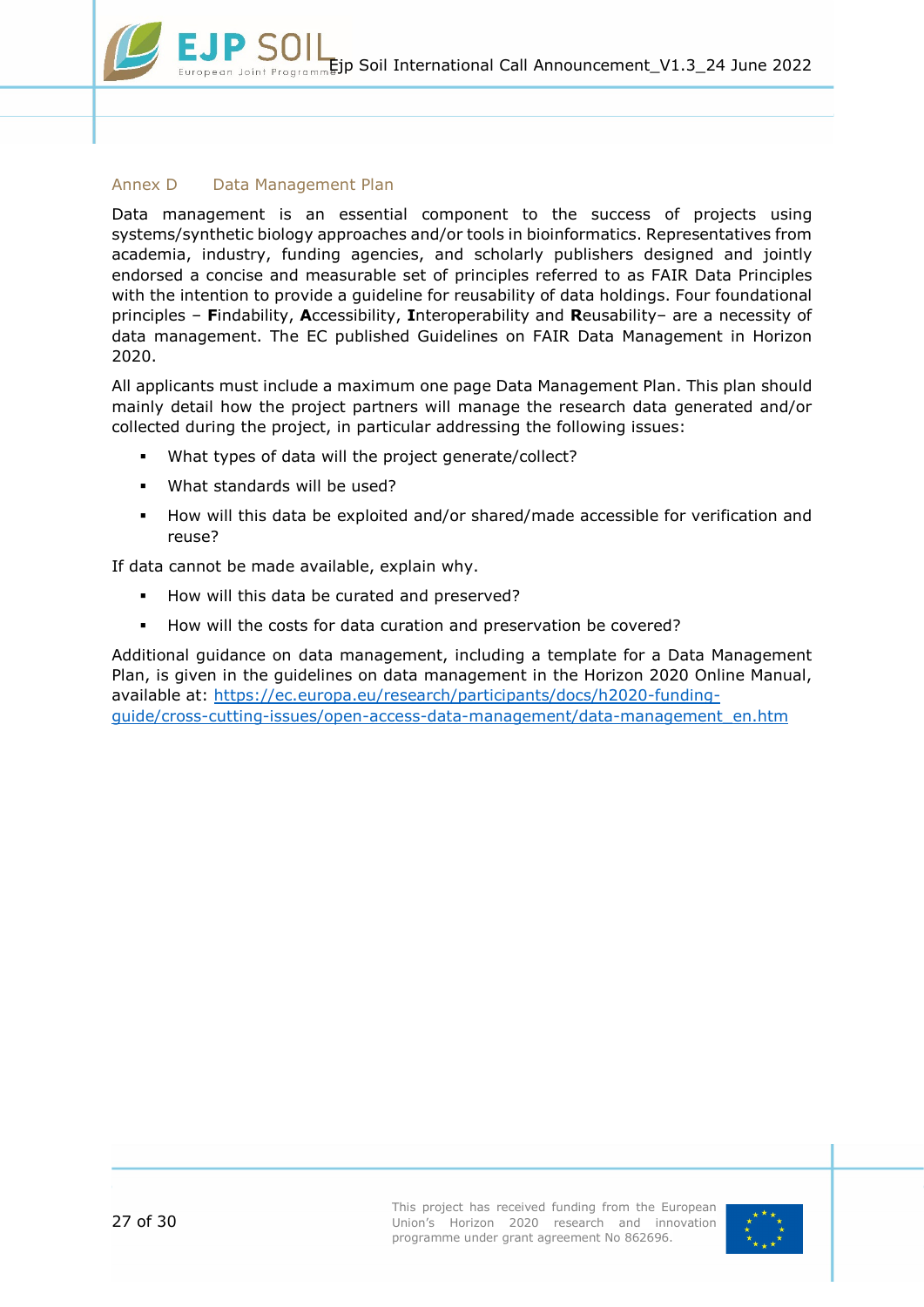### <span id="page-27-0"></span>Annex E Template financial commitments

This template should be used as evidence of the availability of funds ONLY by applicants who are:

- **EXEDENT I** ineligible to receive funding from any of the Funders of this Call or
- Potentially eligible, to receive funding from a Funder of this Call, but not seeking funding.

Organisations are allowed to use their own templates, however the content of the letter as described hereunder should be regarded as the minimum requirement.

### **This document must be signed by an authorised representative of the organisation.**

This letter should be submitted electronically with the proposal through the Online Submission Tool.

**In case of failure to provide such a commitment in a proposal submission, an applicant could be regarded as ineligible and so will be the whole consortium.**

| Name and address of organisation Name and address of contact person                  |  |  |  |  |  |  |  |  |
|--------------------------------------------------------------------------------------|--|--|--|--|--|--|--|--|
| EJP SOIL International Call                                                          |  |  |  |  |  |  |  |  |
| Letter of financial commitment                                                       |  |  |  |  |  |  |  |  |
|                                                                                      |  |  |  |  |  |  |  |  |
|                                                                                      |  |  |  |  |  |  |  |  |
| City, Date:                                                                          |  |  |  |  |  |  |  |  |
|                                                                                      |  |  |  |  |  |  |  |  |
|                                                                                      |  |  |  |  |  |  |  |  |
| We hereby confirm that (Organisation Name) has sufficient resources and is committed |  |  |  |  |  |  |  |  |
| to participating in the project (project title)                                      |  |  |  |  |  |  |  |  |
|                                                                                      |  |  |  |  |  |  |  |  |
|                                                                                      |  |  |  |  |  |  |  |  |
|                                                                                      |  |  |  |  |  |  |  |  |
| In accordance with the proposal which is submitted by (coordinator name)             |  |  |  |  |  |  |  |  |
|                                                                                      |  |  |  |  |  |  |  |  |

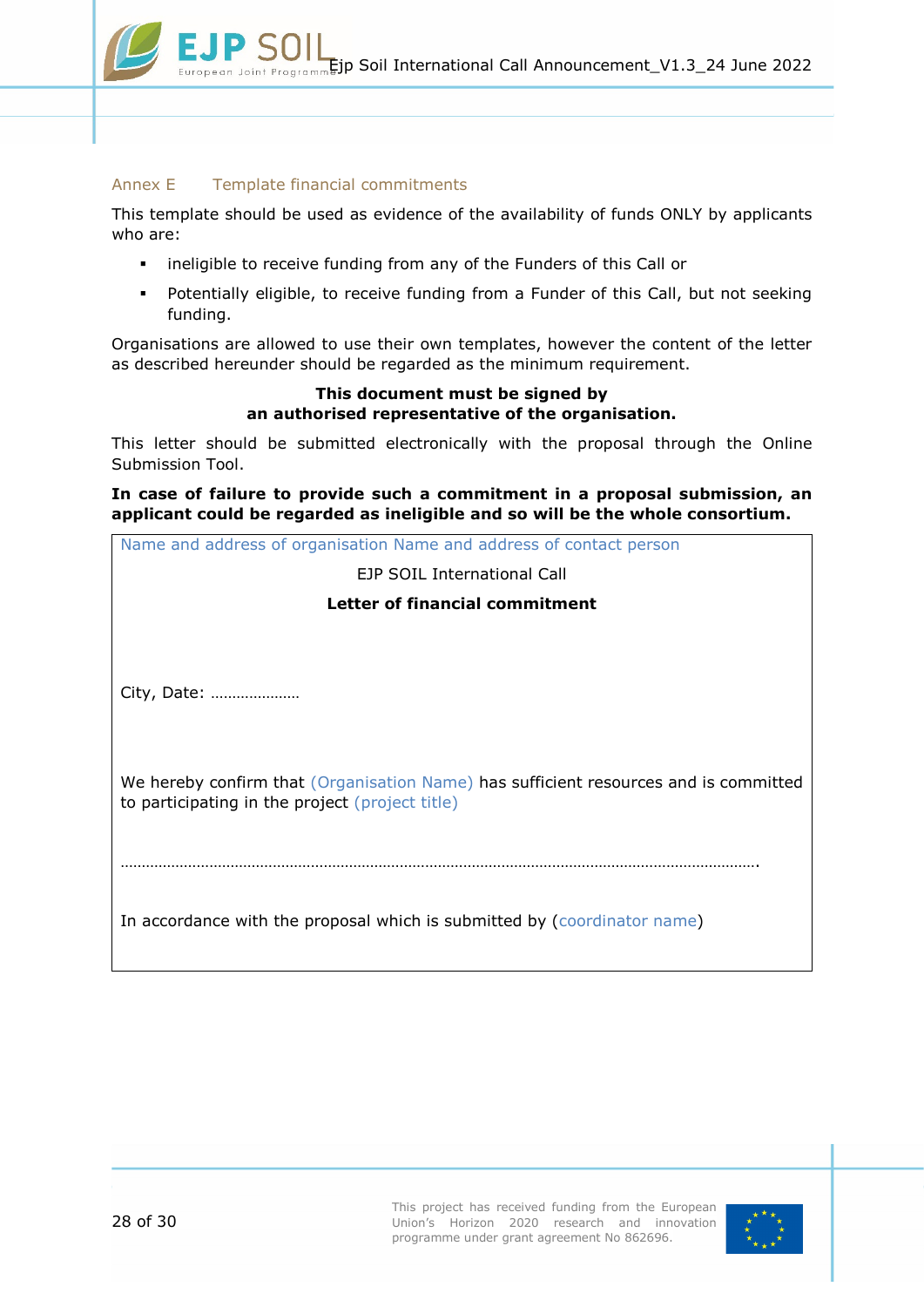### <span id="page-28-0"></span>Annex F Work plan

Template for description of work packages and Gantt Chartt. Text in blue shall be adapted. The template can be also downloaded at the website of the online submission tool.

| WP <sub>1</sub>                                                                                                                                                                                                                                                   |    | Name of WP          |                    |                |            |                |                  |             |                |  |
|-------------------------------------------------------------------------------------------------------------------------------------------------------------------------------------------------------------------------------------------------------------------|----|---------------------|--------------------|----------------|------------|----------------|------------------|-------------|----------------|--|
| <b>WP</b> leader                                                                                                                                                                                                                                                  | P1 |                     | <b>Start month</b> |                | M1         |                | <b>End month</b> |             | M <sub>6</sub> |  |
| Partners involved                                                                                                                                                                                                                                                 |    | P1                  |                    | P <sub>2</sub> |            | P <sub>3</sub> |                  |             | P <sub>4</sub> |  |
| Person months                                                                                                                                                                                                                                                     |    | 1                   |                    | 2.5            |            | 0.5            |                  |             | 1              |  |
| <b>Deliverables</b>                                                                                                                                                                                                                                               |    | D1.1 (M3) D1.2 (M6) |                    |                | Milestones |                |                  | $M1.1$ (M3) |                |  |
| Aim of WP<br>Brief description of objectives and interrelations with other WPs<br><b>Description of Tasks</b><br>Task 1.1: Title (Duration in month)<br>Task leader and partners involved: Leader, partner1, partner2,<br>Description of task<br><u>Task 1.2:</u> |    |                     |                    |                |            |                |                  |             |                |  |
|                                                                                                                                                                                                                                                                   |    |                     |                    |                |            |                |                  |             |                |  |
| <b>Risks and mitigation of risks</b><br>Brief description of main risks and their mitigation and plans how to adapt work plan                                                                                                                                     |    |                     |                    |                |            |                |                  |             |                |  |
|                                                                                                                                                                                                                                                                   |    |                     |                    |                |            |                |                  |             |                |  |

The Gantt chartt shall contain time span of each WP and corresponding tasks as well as deliverables and milestones. An example for a Gant chartt is given below:

|                      | M1 | M2 | <b>M3</b> | M4 | <b>M5</b> | M6   | <b>M7</b> | M | M36 |
|----------------------|----|----|-----------|----|-----------|------|-----------|---|-----|
| <b>WP1</b>           |    |    |           |    |           |      |           |   |     |
| <b>Task</b><br>$1.1$ |    |    | M1.1      |    |           |      |           |   |     |
| <b>Task</b><br>1.2   |    |    |           |    |           | D1.2 |           |   |     |
| <b>WP2</b>           |    |    |           |    |           |      |           |   |     |
| $\sim$               |    |    |           |    |           |      |           |   |     |